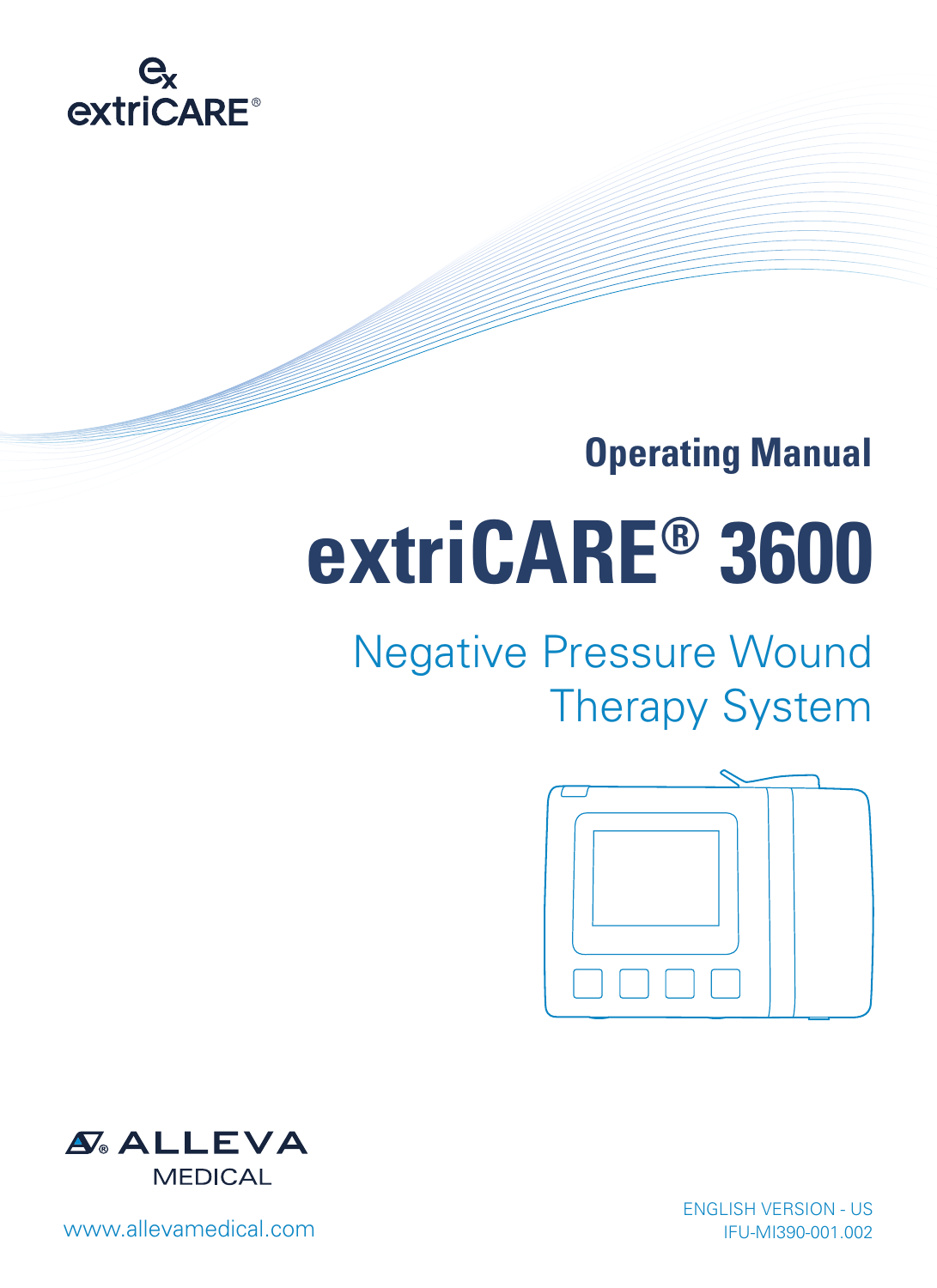## **1. Introduction**

Alleva Medical's **extriCARE® Negative Pressure Wound Therapy (NPWT)** products consist of a family of negative pressure pumps and dressings intended to promote wound healing on patients in either hospital and community settings. Patients with chronic, acute, traumatic, subacute and dehisced wounds, partial-thickness burns, diabetic ulcers, neuropathic ulcers, pressure ulcers, flaps and grafts may benefit from using the **extriCARE® NPWT** system.

The **extriCARE® 3600 NPWT** is a portable, battery-powered pump capable of delivering bespoke continuous and/or intermittent negative pressure intended to promote wound healing through the drainage and removal of wound exudates, infectious material, and tissue debris from the wound bed. Each **extriCARE® 3600 NPWT pump** comes with a sturdy 400cc collection canister provided with solidifying agents to ease disposal and handling. For wounds with larger drainage needs, a 1000cc collection canister is also available.

Alleva Medical provides two main type of wound filler dressings to be used in conjunction to the **extriCARE® pump units** – the **extriCARE® Negative Pressure Wound Therapy Anatomical Bandages** and the **extriCARE® Negative Pressure Wound Therapy Open-Cell Foam Kits.** Both types of wound dressing are designed to provide an air-tight environment to the wound bed while allowing absorption and drainage of wound fluids into the collection canister.

The **extriCARE® 3600 Negative Pressure Wound Therapy** pump allows a user to program the specific pressure ranging from 40mmHg to 200mmHg. In continuous mode, the pressure is applied to the wound as long as the pump is powered on. In intermittent mode, the pump will alternate between applying pressure for 5 continuous minutes and reducing pressure to 20mmHg for 2 minutes.

The **extriCARE® pump** is meant for continuous use (at least 22 of 24 hours per day). The **extriCARE® 3600 pump unit** is to be used in hospital or community settings but not for home use. For home use, the **extriCARE® 2400 pump** is recommended.

**Caution: Federal law restricts this device to sale by or on the order of a licensed healthcare practitioner.**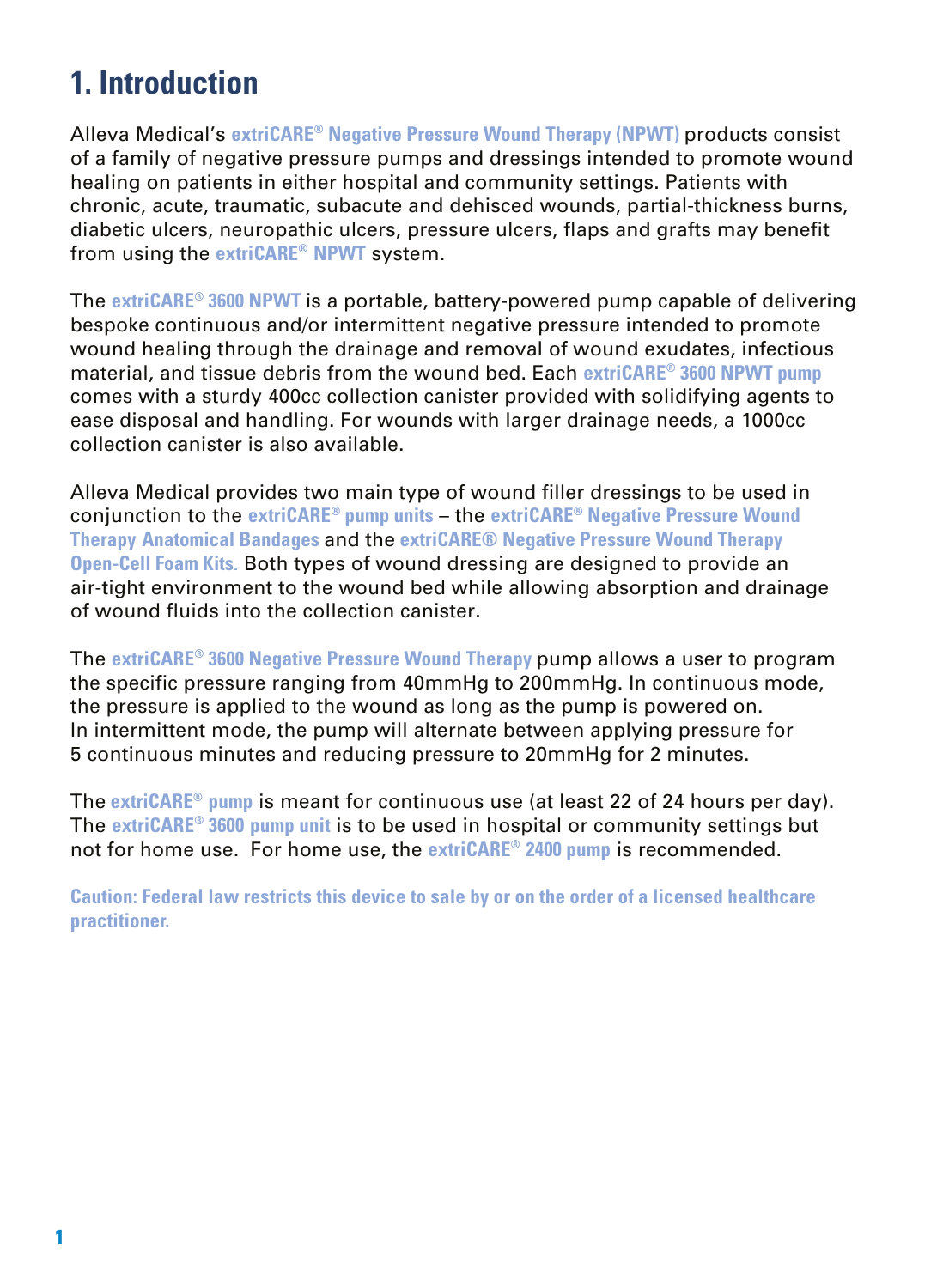## **2. Package Content**



#### **Each box contains:**

- 1. An **extriCARE® Negative Pressure Wound Therapy** pump unit
- 2. An **extriCARE®** 400cc collection canister with solidifying agents
- 3. A roller stand clamp
- 4. A 15V/4A AC/DC Adapter with US Plug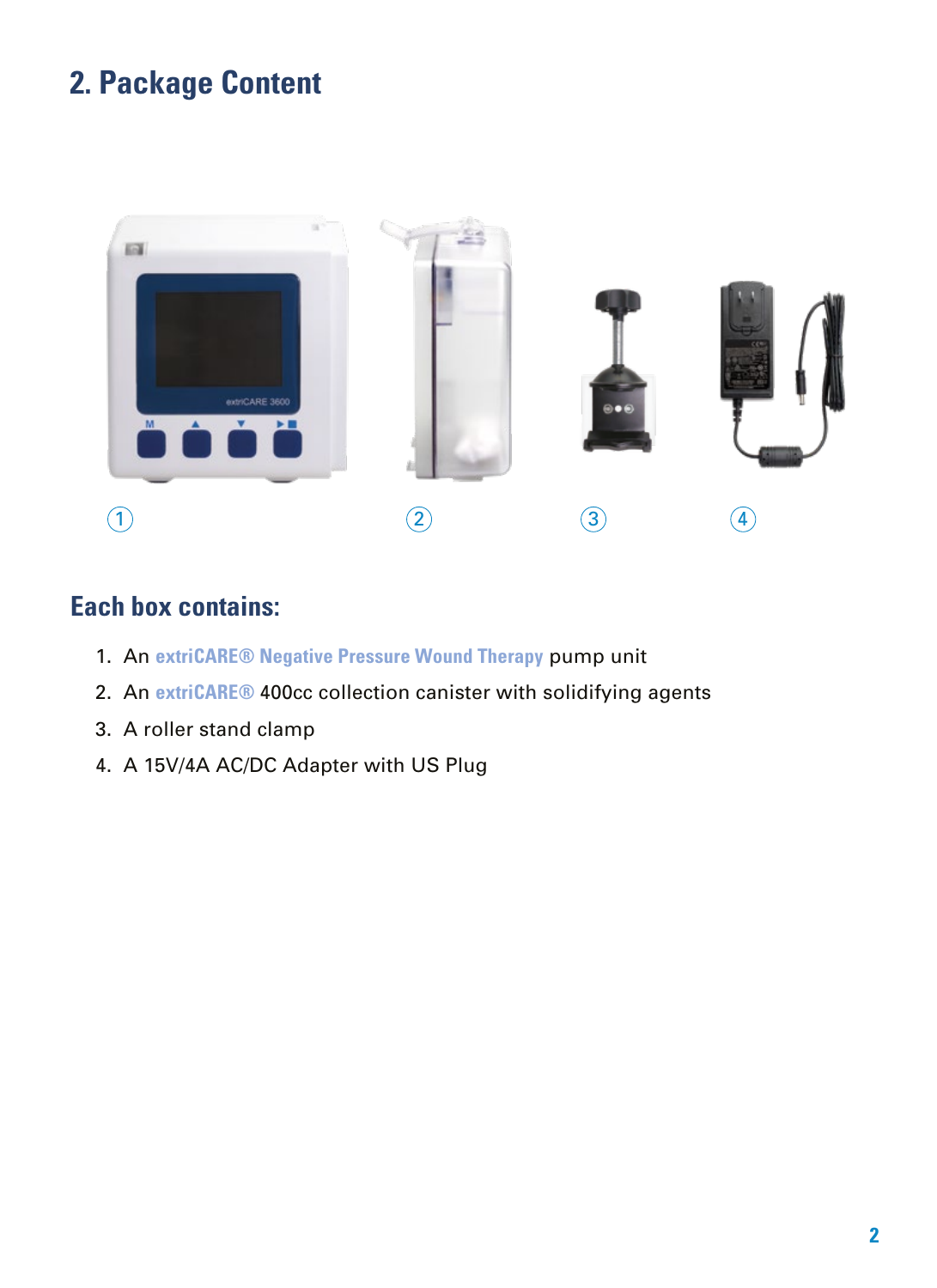## **3. Defined Features**



- 1. **Indicator Light:** Indicates if the pump is running and functioning properly or an error is detected.
- 2. **Power Switch (Located on the back panel of the device):** Used to turn the system power on and off.
- 3. **Mode Button:** Allows user to set the pump to either continuous or intermittent mode.
- 4. **Up Button:** This increases the set pressure in increments of 5 mmHg up to a maximum of 200 mmHg.
- 5. **Down Button:** This decreases the set pressure in increments of 5 mmHg down to a minimum of 40 mmHg.
- 6. **Start/Stop Button:** Used to start or stop a therapy.
- 7. **Canister:** Used to store exudates removed from the wound.
- 8. **Canister Clip:** Clip that connects and secures the canister to the **extriCARE® 3600 pump unit**.
- 9. **Tubing Input:** This is the connection port used for attaching the **extriCARE® 3600 dressings** to attach to the collection canister.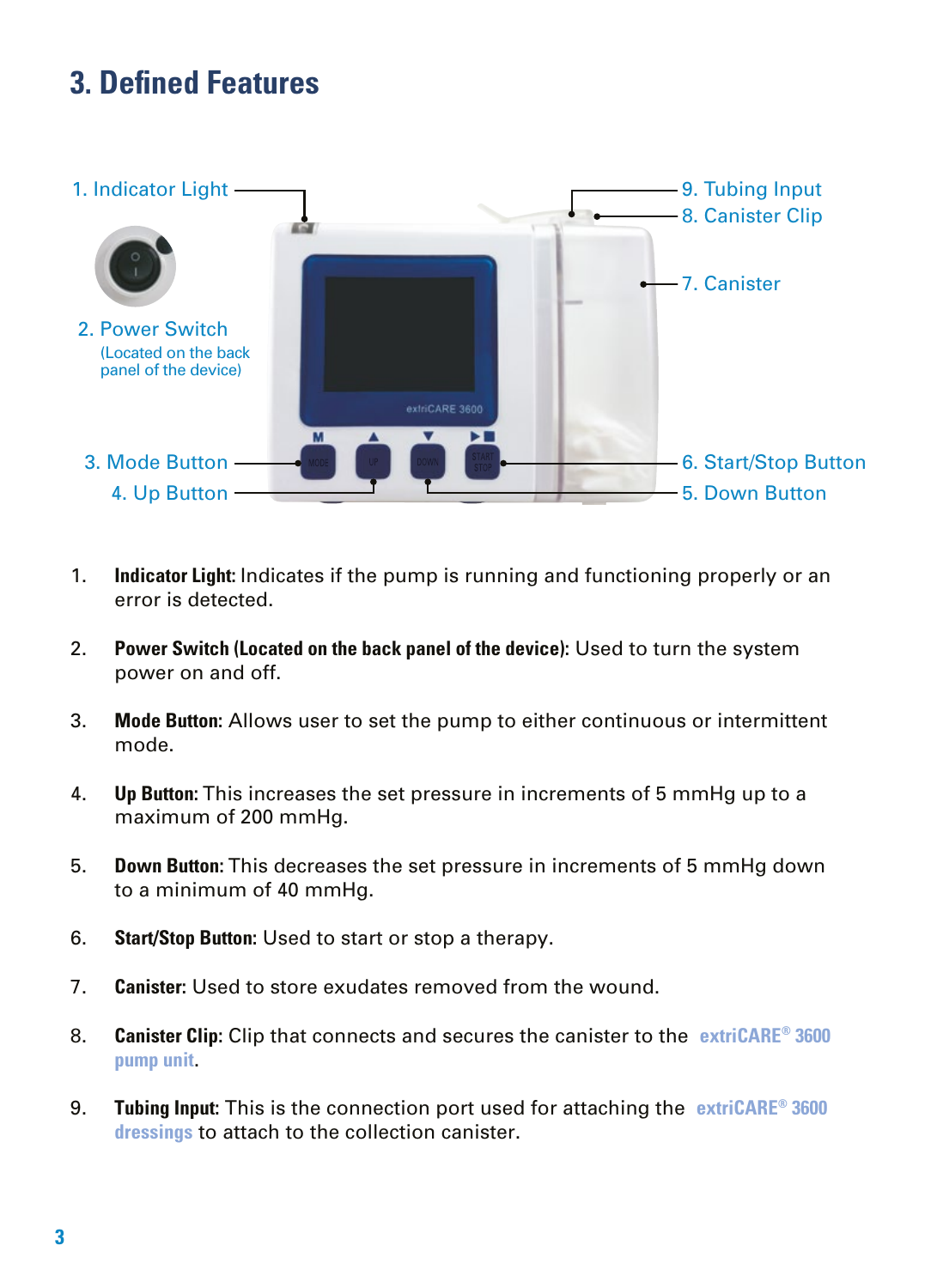## **3. Defined Features (continued)**



- 10. **Battery Power:** Indicates how much battery power is left. Icon has 1-4 bars representing 10%, 33%, 66%, and 100% battery power, respectively.
- 11. **Mode Symbol:** Indicates the current operating mode (continuous or intermittent).
- 12. **Actual Pressure:** This displays the real-time pressure reading.
- 13. **Set Pressure:** This displays the pressure that the **extriCARE® 3600** is set for.
- 14. **Canister Error Symbol:** Indicates a canister installation error or canister full error.
- 15. **Pump Symbol:** Indicates whether the pump is engaged or not.
- 16. **Audio Symbol:** Indicates whether the sound is on or off.
- 17. **Lock Symbol:** Indicates if the device is locked or not.
- 18. **Charging Symbol:** Indicates whether the **extriCARE® 3600** is charging or not.

The device can be operated under battery charging condition.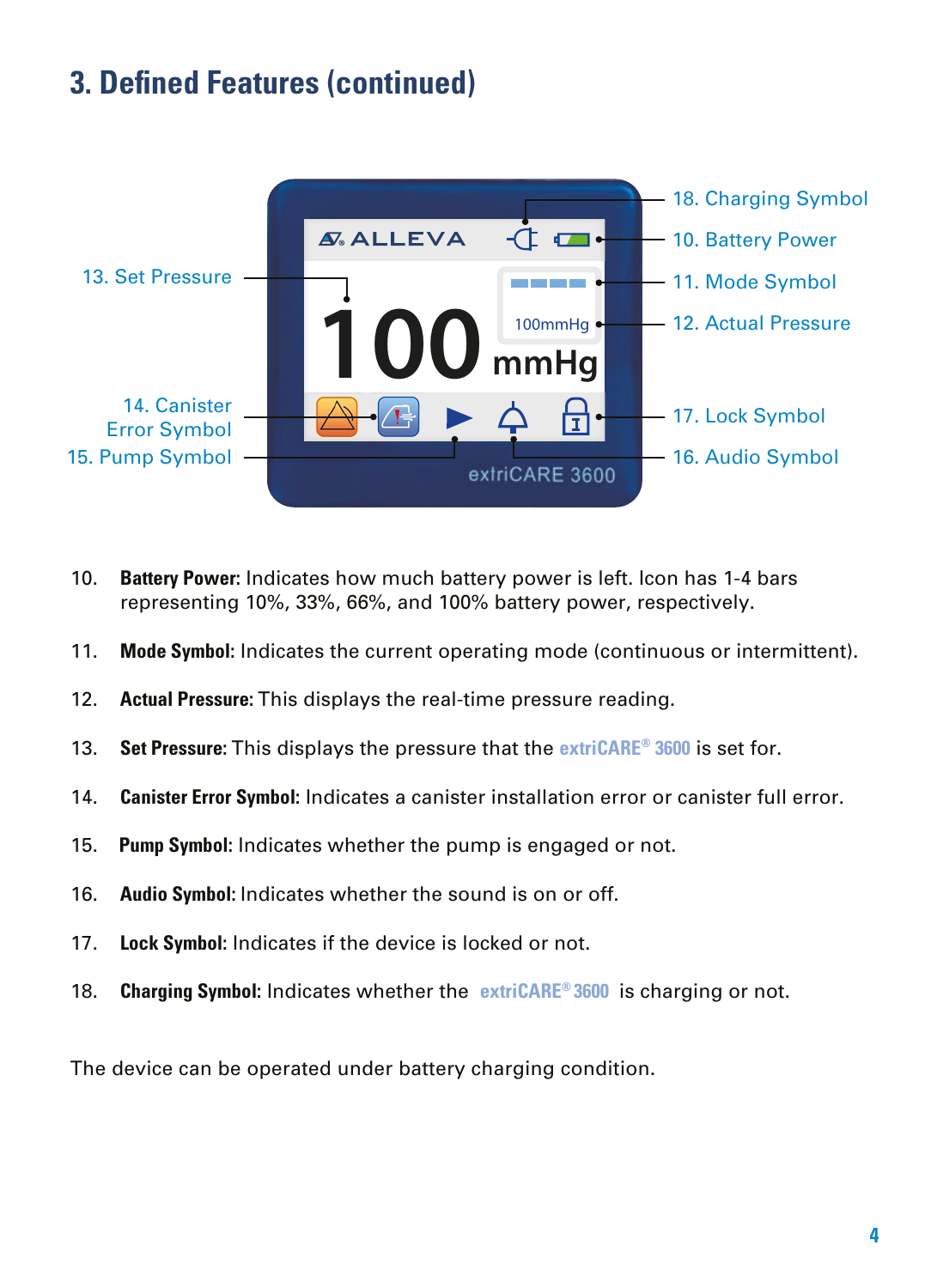# **4. Symbol List**

|                       | $\leq$ 33%: $\blacksquare$ $\leq$ 10%: $\blacksquare$<br><b>Battery: Full designation</b>                                                                                                                                                                                                                                                                                                                                                                                                                      |  |  |  |  |
|-----------------------|----------------------------------------------------------------------------------------------------------------------------------------------------------------------------------------------------------------------------------------------------------------------------------------------------------------------------------------------------------------------------------------------------------------------------------------------------------------------------------------------------------------|--|--|--|--|
|                       | <b>Power Adapter:</b> When the device is plugged in and turned on,<br>the screen will display the power adapter icon. During this time,<br>the device will be powered by the external power, and the<br>battery will also recharge.                                                                                                                                                                                                                                                                            |  |  |  |  |
|                       | <b>Bell:</b> When an alarm is occurring, the symbol on the right will<br>appear, showing that the alarm is not muted. If the alarm is<br>muted, the symbol on the left will appear. The alarm will<br>automatically un-mute once the alarm is remedied.                                                                                                                                                                                                                                                        |  |  |  |  |
|                       | <b>Alarm:</b> This icon indicates that there is an alarm. Please see the<br>alarm section 11 for a full description of all of the alarms.                                                                                                                                                                                                                                                                                                                                                                      |  |  |  |  |
|                       | <b>Mode:</b> Continuous mode: The solid line indicates Continuous<br>mode. In Continuous mode, the device will always maintain the<br>set pressure.<br>Intermittent mode: The dashed line indicates Intermittent mode.<br>In Intermittent mode, the device will run for 5 minutes at the set<br>pressure, and then increase pressure to negative 20 mmHg for<br>2 minutes. The device will continuously repeat this cycle while<br>in Intermittent mode.<br>To change between the modes, press the SET button. |  |  |  |  |
| $125$ <sub>mmHg</sub> | <b>Current Set Pressure:</b> This shows the pressure that the device is<br>set at. Note that during Intermittent mode, you cannot change<br>the 2 minutes of negative 20 mmHg.                                                                                                                                                                                                                                                                                                                                 |  |  |  |  |
| $125$ mmHg            | <b>Actual Negative Pressure:</b> This shows the real-time actual pressure.                                                                                                                                                                                                                                                                                                                                                                                                                                     |  |  |  |  |
|                       | <b>Pump Running:</b> This icon indicates that the pump is turned on<br>and engaged.                                                                                                                                                                                                                                                                                                                                                                                                                            |  |  |  |  |
|                       | <b>Error Modes: See section 11.</b>                                                                                                                                                                                                                                                                                                                                                                                                                                                                            |  |  |  |  |
| П                     | Lock/Unlock: See section 12.2, step 5                                                                                                                                                                                                                                                                                                                                                                                                                                                                          |  |  |  |  |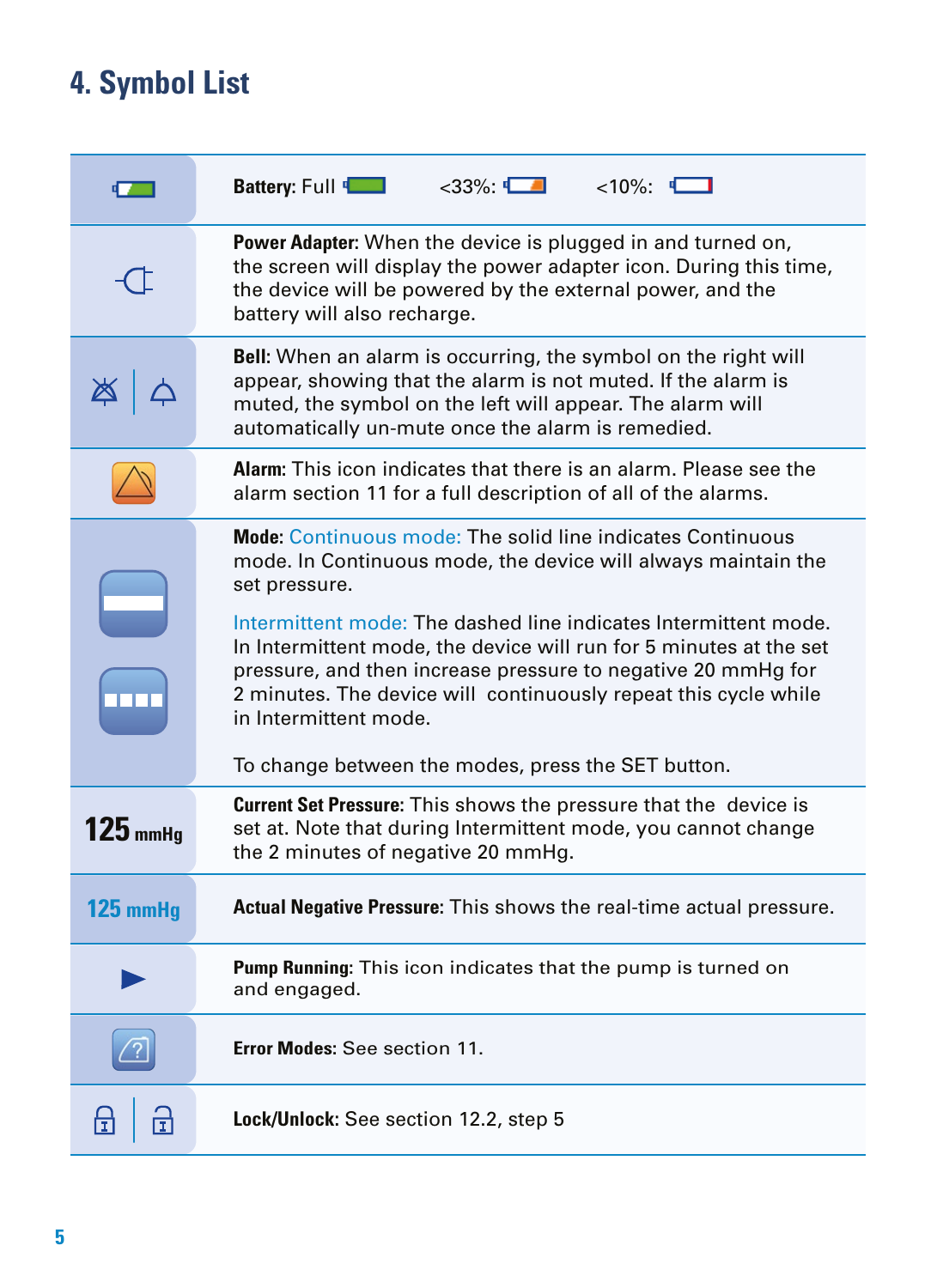# **4. Symbol List (continued)**

|                            | Warning/Caution: See instructions for use for additional guidance |
|----------------------------|-------------------------------------------------------------------|
|                            | Single Use Only                                                   |
| اسم                        | Date Of Manufacture                                               |
| $\boldsymbol{\mathcal{R}}$ | Type BF applied part                                              |
|                            | <b>Keep Dry</b>                                                   |
| SN                         | <b>Serial Number</b>                                              |
|                            | Power Switch                                                      |
| <b>LOT</b>                 | Manufacture Lot Number                                            |
| EC<br><b>REP</b>           | Authorized Representative in the European Community               |
| 回                          | <b>Class II Equipment</b>                                         |
|                            | Use By                                                            |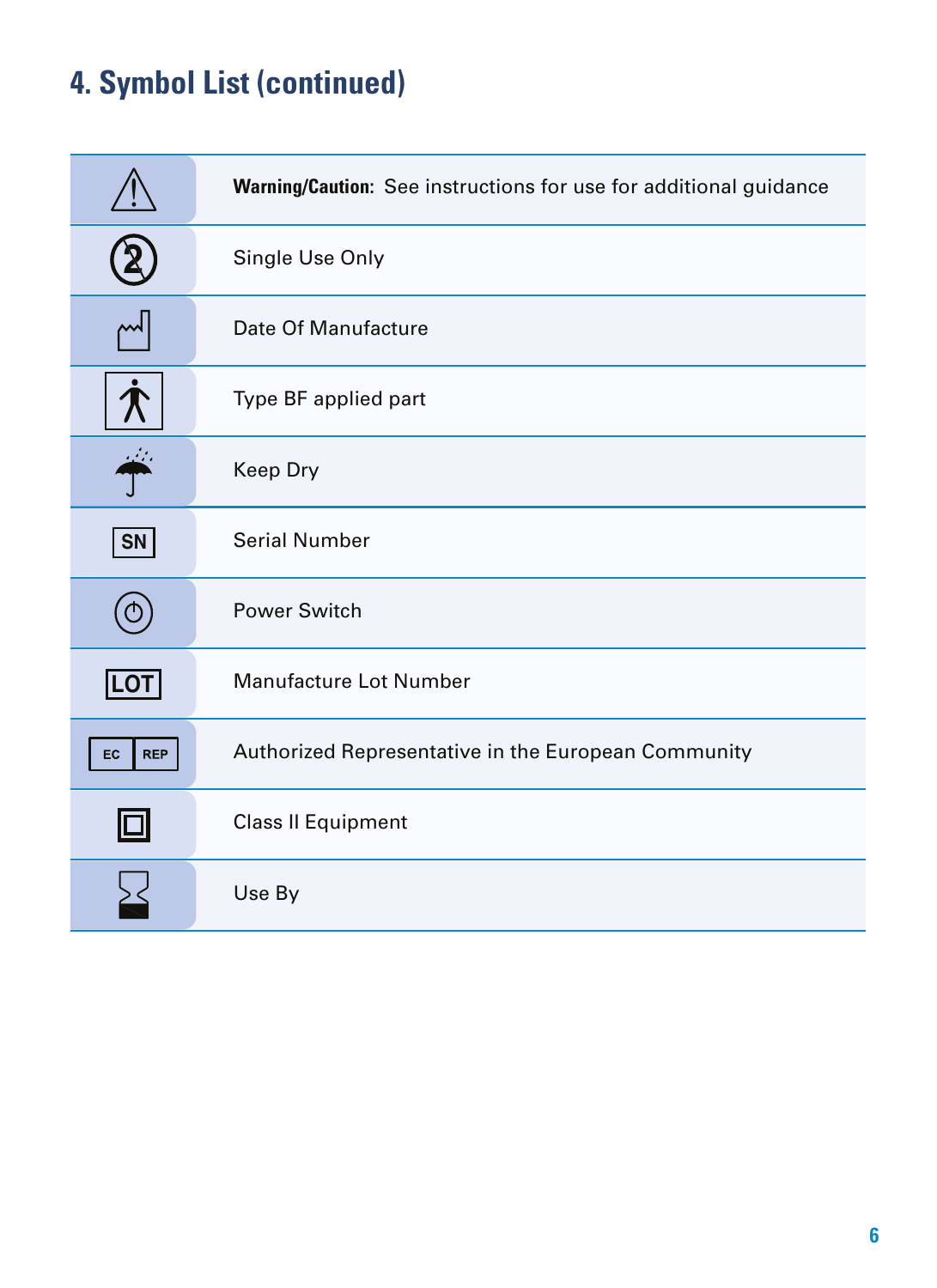| <b>FTI CLASSIFIED</b><br><b>Intertek</b><br>5011631 | Conforms to AAMI STD ES.60601-1, HA 60601-1-11<br>Certified to CSA STD C22.2 No.60601-1, 60601-1-11 |
|-----------------------------------------------------|-----------------------------------------------------------------------------------------------------|
|                                                     | Manufacturer                                                                                        |
| <b>REF</b>                                          | Catalog / Model Number                                                                              |
| STERILEEO                                           | Sterilized Using Ethylene Oxide                                                                     |
|                                                     | <b>Refer to instruction Manual</b>                                                                  |
| $IP_{21}$                                           | Protected against solid foreign objects of 12.5mm andgreater<br>and vertically falling water drops. |
|                                                     | <b>Waste Electrical Goods Recycled</b>                                                              |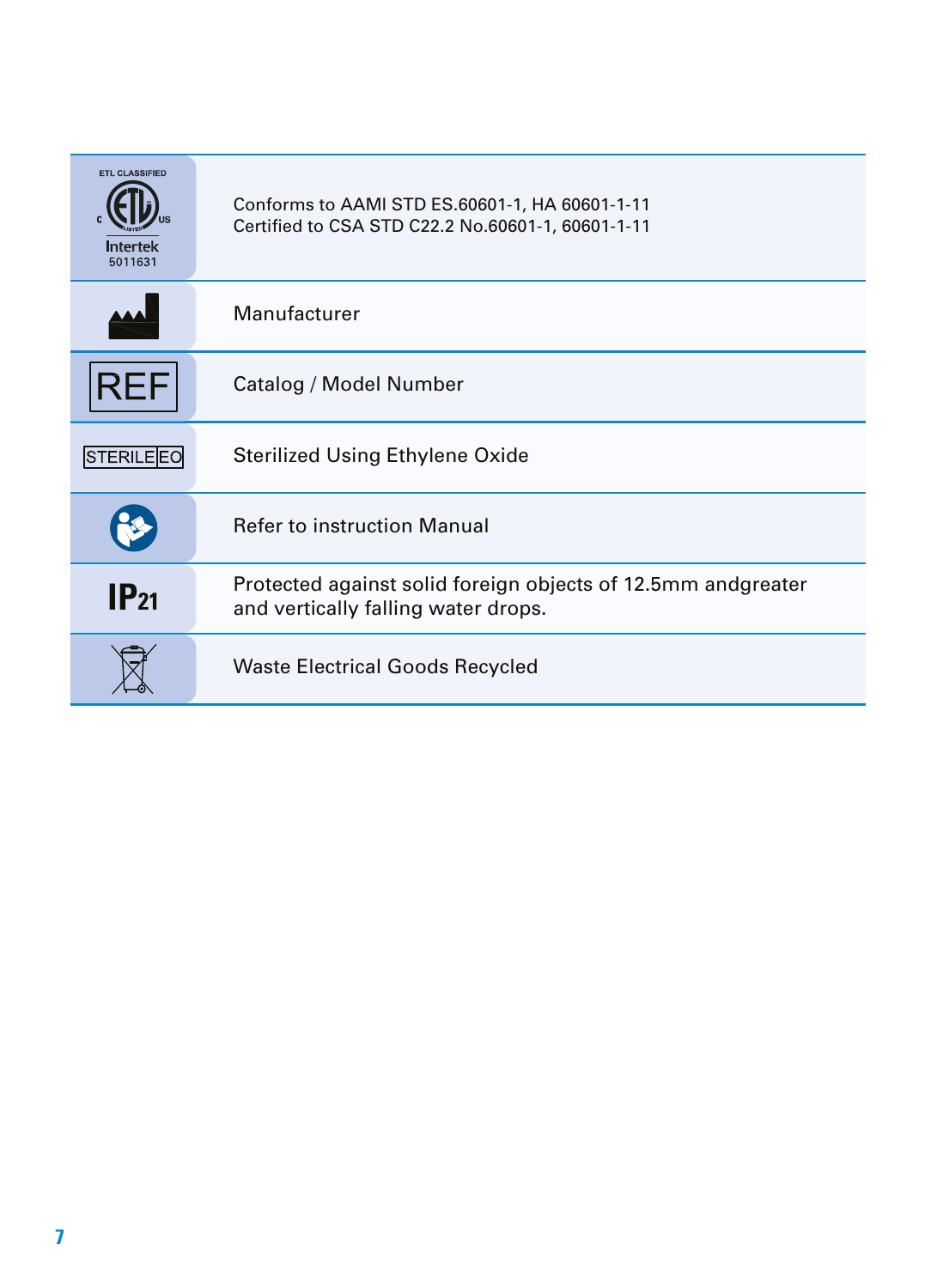# **5. Device Specifications**

| DIMENSIONS:                                    | Length: 6.7" (17cm)<br>Depth: 4.3" (11cm)<br>Height: 5.1" (13cm)                                         |
|------------------------------------------------|----------------------------------------------------------------------------------------------------------|
| <b>WEIGHT:</b>                                 | 2.87 lbs (1.3 kg)                                                                                        |
| <b>BATTERY TYPE:</b>                           | Lithium Battery, 11.1V, 5200mAh<br>(rechargeable)                                                        |
| <b>AC/DC ADAPTER:</b>                          | Model Number: GTM91099-6 015-T 2<br>AC Input: 100-240Vac, 50/60Hz, 1A, 49W Max<br>DC output: 15V 4A, 40W |
| VACUUM MODES:                                  | Continuous or Intermittent                                                                               |
| OPERATING CONDITIONS:                          | Temperature: $+5^{\circ}$ C to 40 $^{\circ}$ C (41 $^{\circ}$ F to 104 $^{\circ}$ F)<br>Humidity: 15-93% |
| PRESSURE OPTIONS:                              | 40mmHg - 200mmHg<br>in increments of 5mmHg                                                               |
| CHARGING TIME:                                 | 5 hours                                                                                                  |
| <b>BAROMETRIC PRESSURE:</b>                    | 800hPa-1060hPa                                                                                           |
| STORAGE/TRANSPORTATION<br>CONDITIONS:          | Temperature: -25°C to 70°C;<br>Humidity: < 93% non-condensing                                            |
| ALTITUDE RANGE:                                | $<$ 2000 $m$                                                                                             |
| <b>INGRESS PROTECTION:</b>                     | <b>IP21</b>                                                                                              |
| PROTECTION AGAINST<br><b>ELECTRICAL SHOCK:</b> | Class II                                                                                                 |
| PATIENT PROTECTION:                            | <b>Type BF</b>                                                                                           |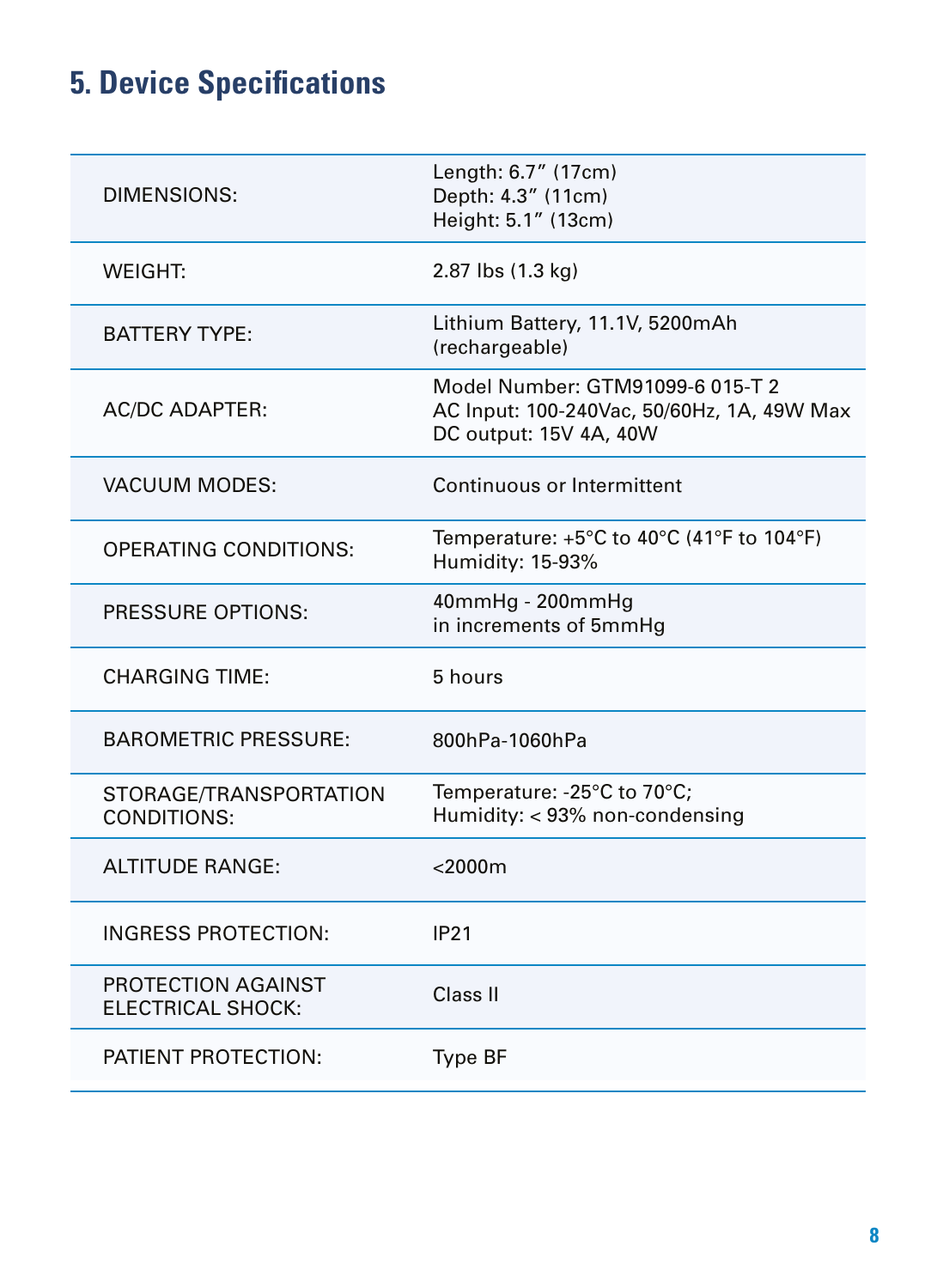## **6. Accessories**

- 1. AC/DC Adapter: Please only use the AC/DC adapter provided in the package.
- 2. Tubing Set: 1.55m tubing with a luer-lock connector on one end preattached. A clamp is also attached to the tubing.
- 3. Canister: Available in 400cc and 1000cc.
- 4. Dressings: Please contact your local distributor for a complete listing of all current dressing options.
- 5. Carrying Case: For use to carry the device if desired.

## **7. Indications for Use**

The **extriCARE® 3600 Negative Pressure Wound Therapy System** is indicated for wound management via the application of negative pressure to the wound by the removal of wound exudate, infectious materials, and tissue debris from the wound bed. The **extriCARE® 3600 Negative Pressure Wound Therapy System** for the following wound types: chronic, acute, traumatic, subacute and dehisced wounds, partial-thickness burns, ulcers (such as diabetic or pressure), flaps and grafts.

## **8. Contraindications for Use**

The **extriCARE® 3600 System** should **NOT** be used in the following conditions:

- Exposed vessels, organs, or nerves.
- Anastomotic sites.
- Exposed arteries or veins in a wound.
- Fistulas, unexplored or non-enteric.
- Untreated osteomyelitis.
- Malignancy in the wound.
- Excess amount of necrotic tissue with eschar.
- Wounds which are too large or too deep to be accommodated by the dressing.
- Inability to be followed by a medical professional or to keep scheduled appointments.
- Allergy to urethane dressings and adhesives.
- Use of topical products which must be applied more frequently than the dressing change schedule allows.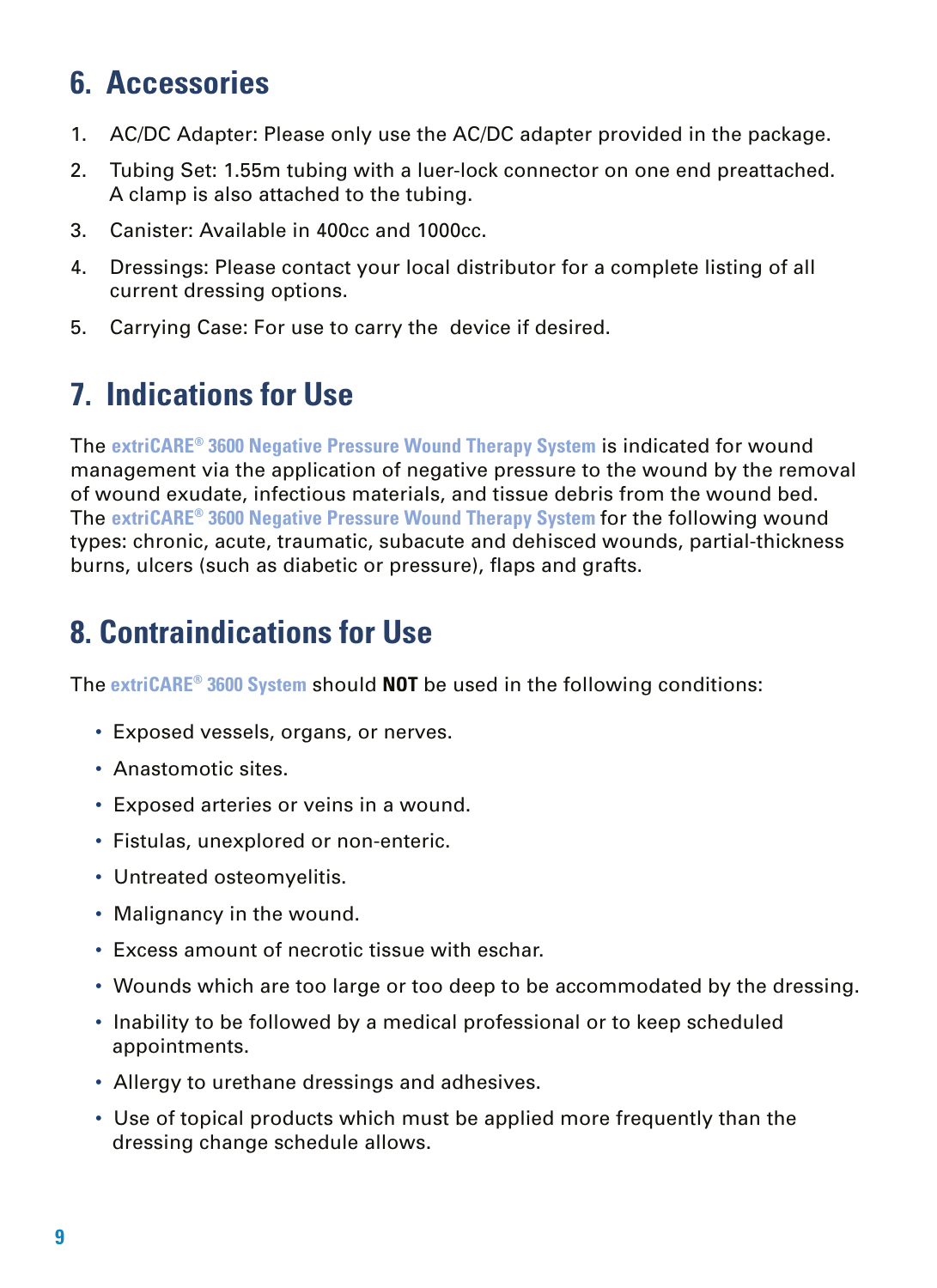## **9. Warnings**

- Review this manual prior to using the **extriCARE® 3600 Negative Pressure Wound Therapy Pump System**. If clarification is needed, contact technical personnel or Alleva Medical Products at 1-877-312-NPWT prior to use. Additional questions can be immediately addressed as well.
- Do not use the **extriCARE® 3600 Negative Pressure Wound Therapy Pump** around explosive or flammable material. Do not use the pump in an MRI environment or hyperbaric chamber. Disconnect prior to defibrillation.
- This device should be used only under the direction of a trained professional, such as a doctor or nurse.
- Larger canister sizes (400cc or larger) should only be used in a facility where drainage can be closely monitored due to the increased risk of injury to the patient due to bleeding when using the 400cc canister. Precautionary measures should be taken for patients who have an increased risk of bleeding (Please see Section 10.1 #1) when using larger canisters.
- Negative Pressure Wound Therapy has not been cleared for use on children.
- Use a properly rated charger to charge the lithium battery. Incorrect voltage and/or current can cause fire.
- Do not place this device at temperatures greater than 170°F for more than 2 hours which may cause a battery fire.
- If battery swells, gets hot, or smokes while charging, disconnect the charger immediately. This may cause the battery to leak, and the reaction with air may cause the chemicals to ignite, resulting in fire.
- Battery may need to be replaced after 500 discharge cycles.
- Avoid heat from a fireplace or radiant heater.
- Use the device in a clean environment; one that is free from dirt, dust, pets, hair, etc.
- Do not position the device that makes it difficult to unplug the power cord.
- \* There is a risk of strangulation if one gets tangled in the cables or tubing.  **Keep away from babies and children.**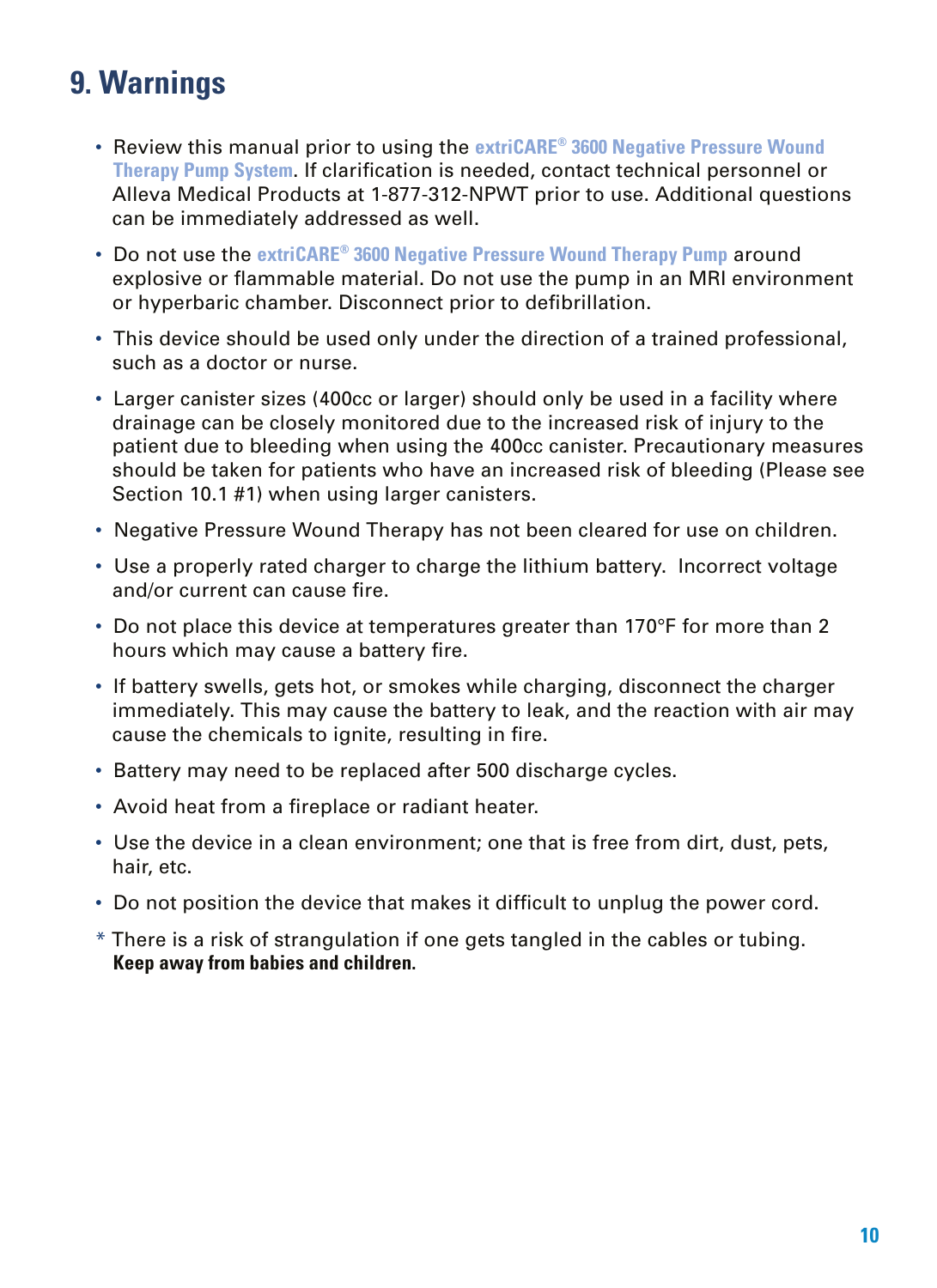## **10. Precautions**

#### **10.1) Be aware for any of the following conditions:**

There are additional conditions to take into account before using **Negative Pressure Wound Therapy**, such as:

- 1. **BLEEDING:** There is a risk of bleeding/hemorrhaging with negative pressure wound therapy. If hemostasis cannot be achieved, if the patient is on anticoagulants or platelet aggregation factors, or if the patient has friable blood vessels or infected vascular anastomosis, he or she may have an increased risk of bleeding; accordingly these patients should be treated in an inpatient care facility per their treating physician. If active bleeding develops suddenly or in large amounts during therapy, immediately disconnect the pump, leave the  **extriCARE®** wound dressings in place, and take measures to stop bleeding. Seek medical attention immediately.
- 2. **VESSEL AND BONE PROTECTION:** Precautionary measures should be taken if any bones, vessels, ligaments or tendons are exposed. Additionally, sharp edges (due to bone fragments) require special attention; these areas should be covered and smoothed wherever possible. These conditions should be factored into the therapy prescription as the attending clinician sees fit.
- 3. **ENVIRONMENT:** The **extriCARE®** system should not be used in an magnetic resonance im-aging (MRI) environment, in hyperbaric chamber environment (HBO), nor with defibrillation. Please disconnect device and/or remove dressings as instructed by your physician if these situations arise.
- 4. **INFECTION:** Infected wounds and osteomyelitis pose significant risks for  **Negative Pressure Wound Therapy**. If untreated osteomyelitis is present, therapy should not be initiated. **Negative Pressure Wound Therapy** should not be used to treat infections, and all infections should be treated and addressed prior to using the **extriCARE® Negative Pressure Wound Therapy System**.
- 5. **PATIENT SIZE AND WEIGHT:** Patient size and weight should be taken into account when prescribing therapy. In addition, small adults, young adults or elderly patients should be closely monitored.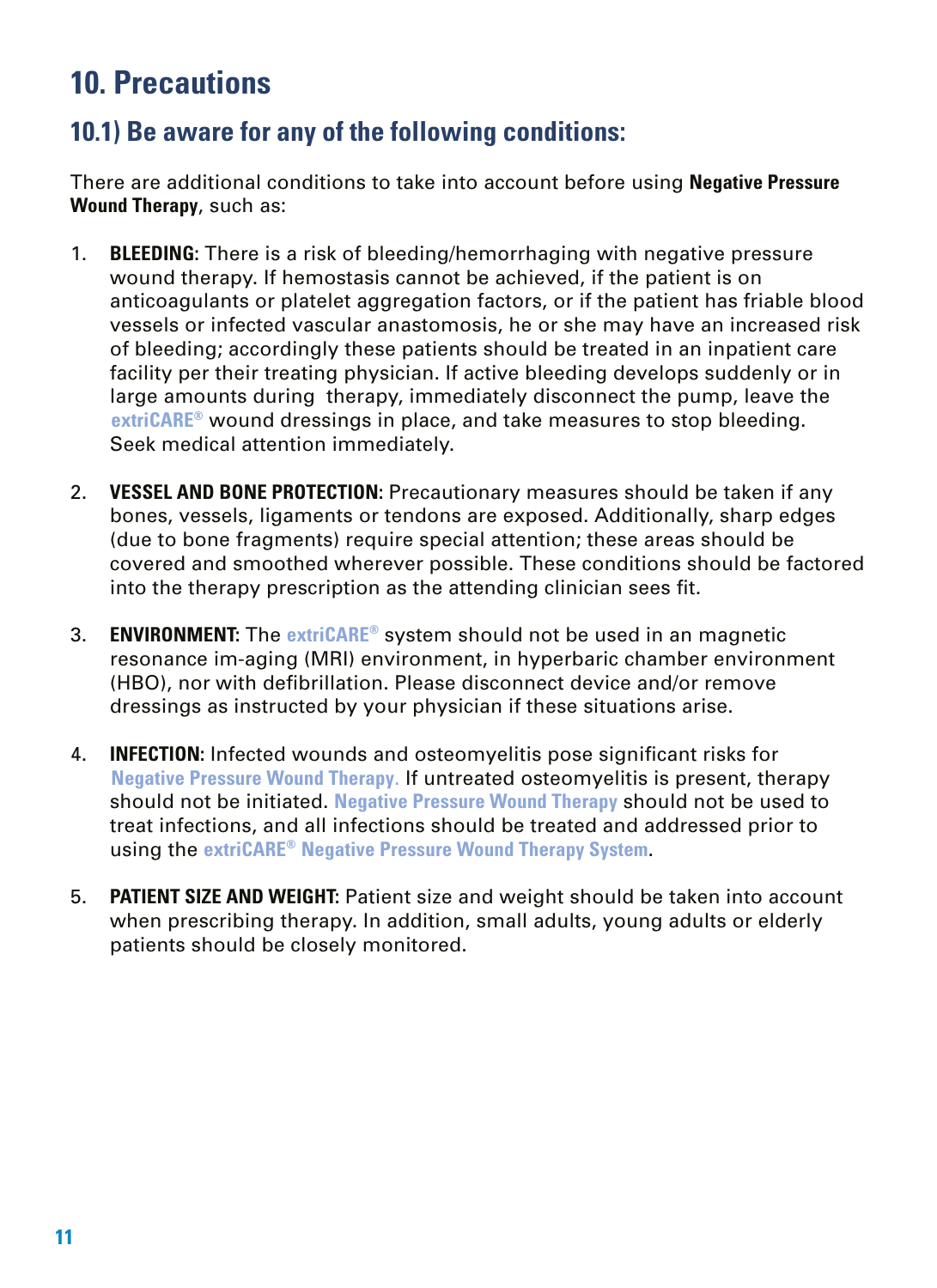### **10.1) Be aware for any of the following conditions (continued):**

**NOTE: If any of this information is not understood, contact the manufacturer before using the device.**

- 6. **SPINAL CORD INJURY:** If a patient experiences autonomic dysreflexia (sudden changes in blood pressure or heart rate because of sympathetic nervous system stimulation) discontinue **extriCARE®** therapy to minimize sensory stimulation and give immediate medical assistance.
- 7. **MODE:** In unstable anatomical structures, continuous rather than intermittent therapy is recommended to help minimize movement and instability. Continuous therapy is also recommended in patients with an increased bleeding risk, profusely exudating wounds, fresh grafts and/or flaps, and wounds with acute enteric fistulae.
- 8. **ENTERIC FISTULAS:** Wounds with enteric fistulas require special consideration to be effective in negative pressure wound therapy. If enteric fistula effluent management or containment is the only goal of such therapy, **extriCARE®** is not recommended.
- 9. **CIRCUMFERENTIAL DRESSING:** Do not use circumferential dressings.
- 10. **BRADYCARDIA:** Avoid placement of the **extriCARE® 3600 Negative Pressure Wound Therapy Dressings** next to the vagus nerve to minimize the risk of bradycardia.
- 11. **PERIWOUND SKIN:** Protect periwound skin with additional hydrocolloid, other transparent film, or other skin prep methods. Monitor skin for any signs of irritation or irregularity. If this occurs, stop treatment and consult physician.

#### **10.2) Prior to Therapy**

- Patient should be assessed and measures should be taken to optimize and stabilize their medical condition. Nutrition, medication, blood glucose, blood pressure, and circulation as well as other medical issues should be addressed.
- The wound should be recently debrided by whatever measure is appropriate and the amount of necrotic tissue should be minimized.
- Issues of infection should be addressed.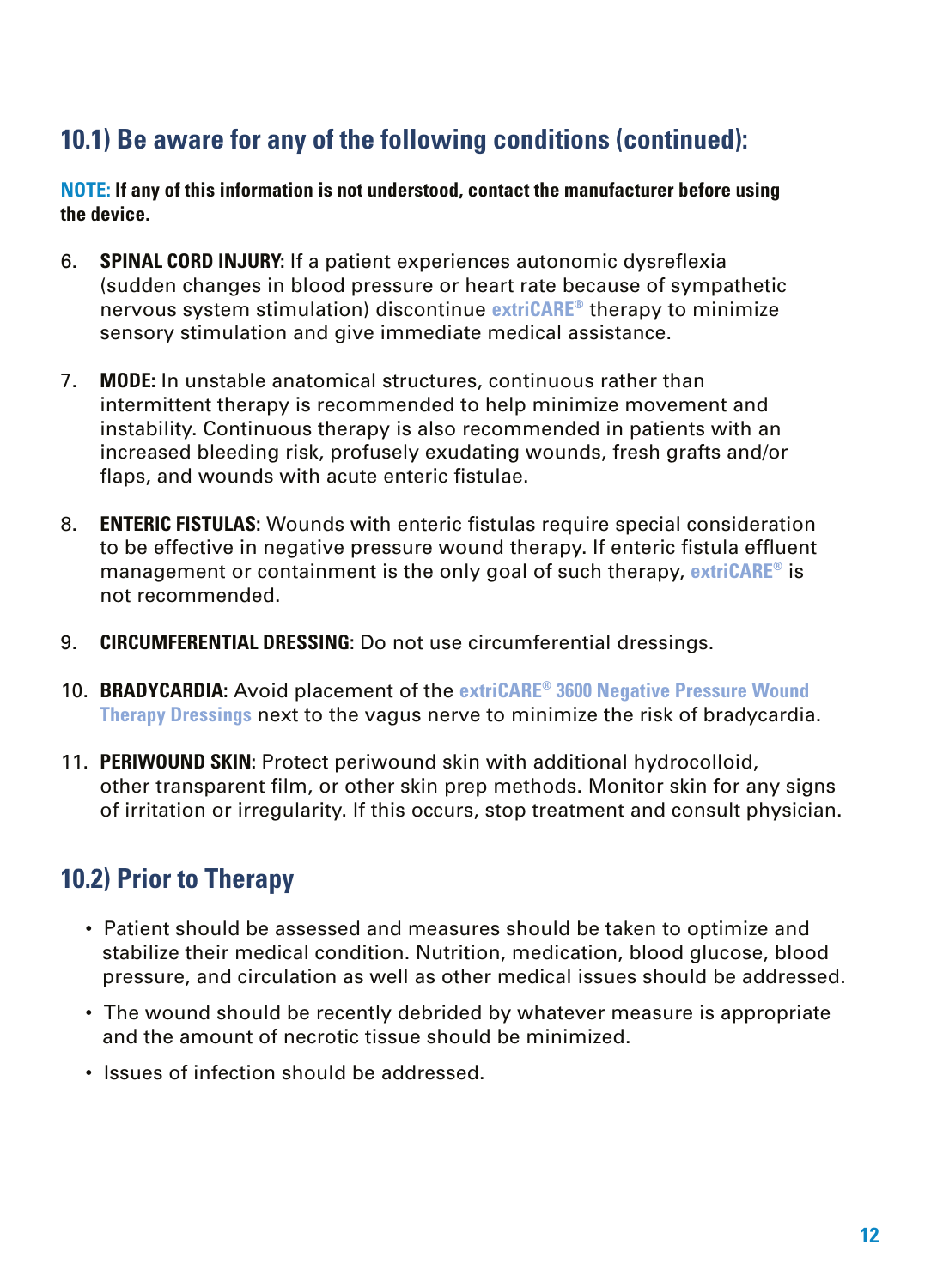#### **10.3) Periwound Skin**

- Ensure that the skin that will be under the dressing is clean, dry, free of surfactants and oil. Any hair should be clipped.
- The periwound area should be cleaned and allowed to air dry. The use of a skin preparation wipe is also recommended.
- A thin film dressing or hydrocolloid may be used as additional protection.
- Monitor skin for signs of irritation or breakdown. Treatment may be discontinued if this occurs and cannot be managed.

#### **10.4) Dressing Management**

In the event that the **extriCARE®** wound dressings comes apart, all **extriCARE®** wound dressings materials must be removed from the wound prior to further treatment.

Clean and debride the wound as necessary. Any bleeding should be controlled. Follow facility protocol for wound prep and infection control. The type of **extriCARE®** wound dressings chosen for use is dependent on the wound type, size, and location. **extriCARE®** wound dressings size and type is labeled on each package.

- Care should be taken to avoid stretching of the dressing.
- Avoid pleating the **extriCARE®** wound dressings. Additional tape and urethane may be applied to secure the **extriCARE®** dressing in place.
- Do not use as a circumferential dressing.
- Additional wrap dressing may be applied over the **extriCARE®** wound dressings to further secure the **extriCARE®** wound dressings and provide additional support.
- If used on anatomically challenging areas or where adhesion is a problem, a thin layer of ostomy paste may be applied.
- Refer to instructions for specific information regarding each **extriCARE®** wound dressings.
- In a non-infected and monitored wound, dressings should be changed no less frequently than every 72 hours. Disconnect the dressing from the drainage tubing and gently peel off to remove.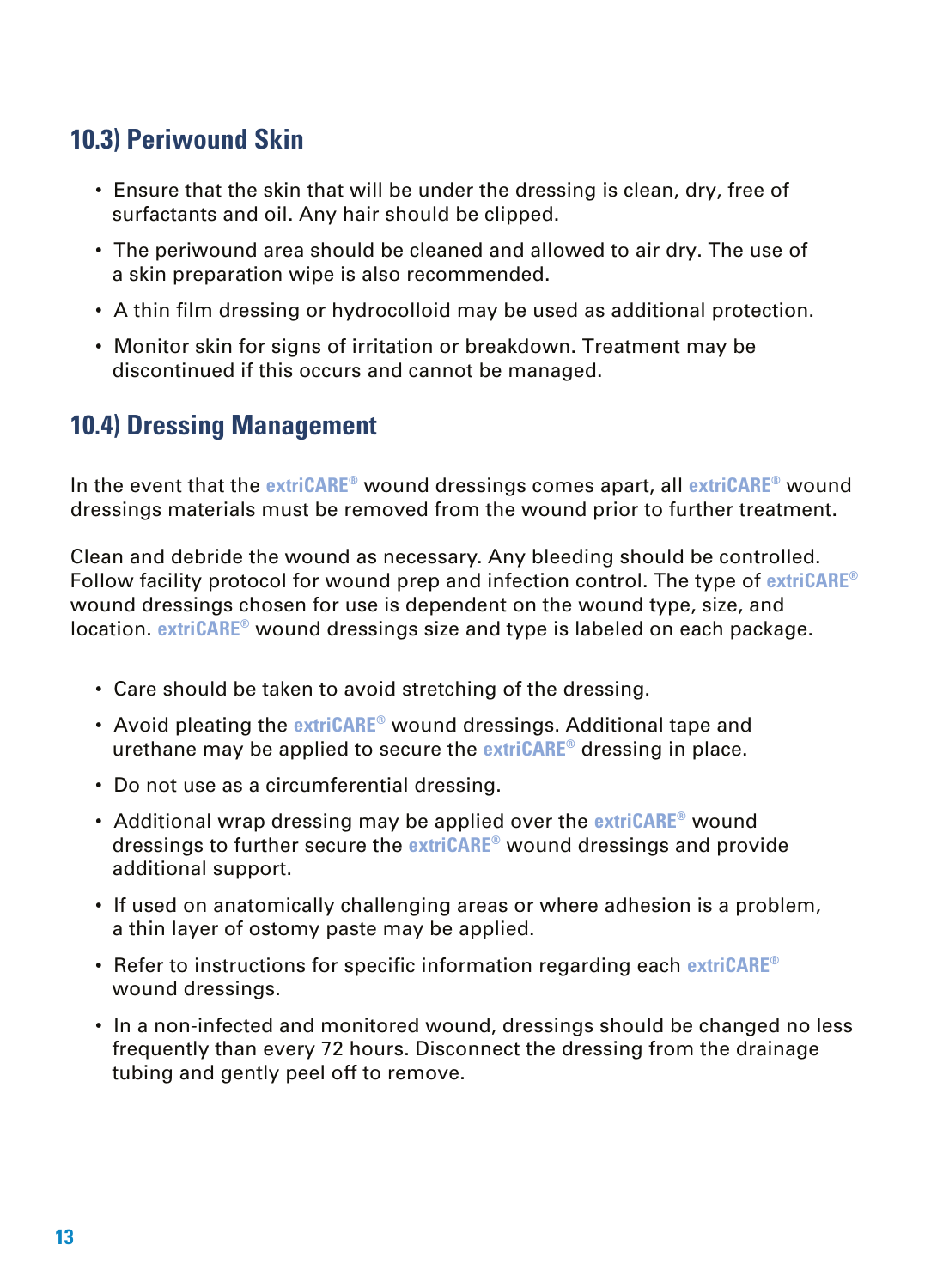# **11. Alarm Features / Troubleshooting**

| <b>Error Type</b>                 | <b>Cause/Description</b>                                                                                                                                                                                                | <b>Audio Alarm</b><br><b>Features</b> | <b>Visual Alarm</b><br><b>Features</b>                                                                                                                                 | <b>System Status</b>                                                            | <b>Suggested</b><br><b>Mitigation</b>                                                                            |
|-----------------------------------|-------------------------------------------------------------------------------------------------------------------------------------------------------------------------------------------------------------------------|---------------------------------------|------------------------------------------------------------------------------------------------------------------------------------------------------------------------|---------------------------------------------------------------------------------|------------------------------------------------------------------------------------------------------------------|
| Canister<br>Installation<br>Error | The canister is<br>not detected or is<br>installed incorrectly<br>"Check Canister"                                                                                                                                      | 3 beeps<br>every 20<br>seconds        | <b><i>N</i></b> ALLEVA<br>$\tau =$<br>----<br>125mmHq<br>mmHq<br><b>A</b> Check Canister<br>A<br>Δ<br>Yellow LED<br>flashing every<br>2 seconds                        | Pump will<br>not run                                                            | Properly<br>install the<br>canister                                                                              |
| High<br>Voltage<br>Error          | The extriCARE <sup>®</sup> 3600<br>is being used with<br>an adapter that is not<br>recommended: There<br>is a risk of voltage<br>incompatibility if<br>the input voltage<br>is greater than 16V<br>"High Voltage"       | 3 beeps<br>every 20<br>seconds        | $+1$<br><b><i>A</i></b> ALLEVA<br><b>CONTRACT</b><br>40mmHa<br>mmHq<br>High Voltage<br>Æ<br>N<br>△<br><b>Yellow LED</b><br>flashing every<br>2 seconds                 | Fuse may<br>blowout                                                             | Unplug the<br>adapter and<br>use the rec-<br>ommended<br>adapter                                                 |
| Low<br>Battery<br>Error           | When the battery<br>contains less than<br>10% power. This<br>indicates that the<br>system will shutoff<br>soon<br>"Low Battery"                                                                                         | 3 beeps<br>every 20<br>seconds        | <b><i>N</i></b> ALLEVA<br>$\tau$<br><b>The Co</b><br>40mmHq<br>mmHq<br>A Low Battery<br>品<br>△<br><b>Yellow LED</b><br>flashing every<br>2 seconds                     | Pump<br>remains<br>funtioning<br>until the<br>battery<br>depletes<br>completely | Plug the<br>extriCARE <sup>®</sup><br>3600 in<br>allowing it<br>to function<br>and charge<br>simultane-<br>ously |
| Canister<br><b>Full Error</b>     | The canister is<br>equipped with full<br>sensors that will<br>be triggered either<br>when the canister<br>is full of exudates.<br>or a false fullness is<br>caused by incorrect<br>use of the system<br>"Canister Full" | 3 beeps<br>every 20<br>seconds        | <b><i>A</i></b> ALLEVA<br>$\triangle$ $\blacksquare$<br><b>The Co</b><br>40mmHq<br>mmHg<br>Canister Full<br>品<br>△<br><b>Yellow LED</b><br>flashing every<br>2 seconds | Pump will<br>shot off<br>immediately                                            | Install<br>a new<br>canister                                                                                     |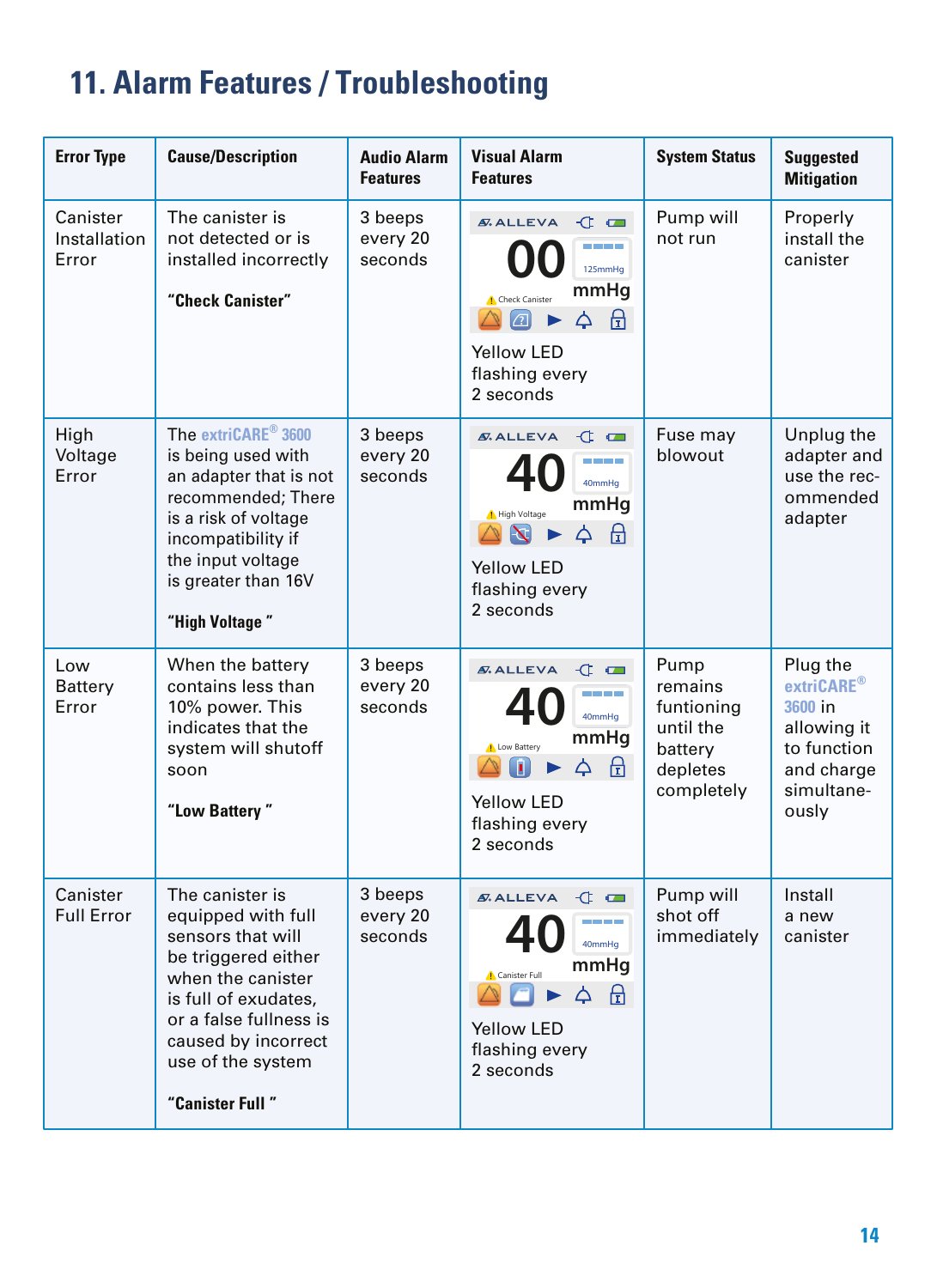# **11. Alarm Features / Troubleshooting (continued)**

| <b>Error Type</b>       | <b>Cause/Description</b>                                                                                                                                                                                                                    | <b>Audio Alarm</b><br><b>Features</b> | <b>Visual Alarm</b><br><b>Features</b>                                                                                                                                  | <b>System</b><br><b>Status</b>                                                                                               | <b>Suggested</b><br><b>Mitigation</b>                                                                                                                                                                                             |  |
|-------------------------|---------------------------------------------------------------------------------------------------------------------------------------------------------------------------------------------------------------------------------------------|---------------------------------------|-------------------------------------------------------------------------------------------------------------------------------------------------------------------------|------------------------------------------------------------------------------------------------------------------------------|-----------------------------------------------------------------------------------------------------------------------------------------------------------------------------------------------------------------------------------|--|
| Air<br>Leakage<br>Error | There are many potential sources of leaks (incomplete seal between extriCARE® 3600<br>dressing and skin, improper connection between tubing, canister leakage, etc.). The<br>alarms have been divided into two categories, mild and severe. |                                       |                                                                                                                                                                         |                                                                                                                              |                                                                                                                                                                                                                                   |  |
| Minor<br>Leakage        | Pump is unable to<br>reach 80% of the<br>preset pressure<br>after 5 minutes<br>of pump effort<br>"Leakage Detected"                                                                                                                         | 1 beeps<br>every 20<br>seconds        | $\mathcal{A}$ . ALLEVA $\mathcal{A}$<br>----<br>40mmHa<br>mmHg<br>Leakage Detected<br>ਜ਼ਿ<br>Δ<br>Yellow light is on<br>constantly                                      | Pump<br>remains on                                                                                                           | Inspect for<br>possible air<br>leaks between:<br>-the wound and<br>extriCARE <sup>®</sup><br>dressing<br>-the extriCARE <sup>®</sup><br>dressing and<br>canister<br>-the canister<br>and pump<br>- if necessary,<br>power off and |  |
| Severe<br>Leakage       | Pump unable to<br>reach 50% of the<br>preset pressure<br>after 2 minutes<br>of pump effort<br>"Severe Leakage"                                                                                                                              | 3 beeps<br>every 20<br>seconds        | <b><i>A</i></b> , ALLEVA<br>$\mathbf{d}$ $\mathbf{d}$<br><b>STATISTICS</b><br>40mmHq<br>mmHg<br>Severe Leakage<br>수 문<br>Yellow LED<br>flashing every<br>2 seconds      | Pump<br>remains on<br>but will<br>shut down<br>after 10<br>minutes of<br>continuous<br>alarm and<br>without any<br>operation | back on to<br>restart the<br>system after<br>adjustment                                                                                                                                                                           |  |
| Blockage                | Tubing or<br>dressing clog<br>or blockage<br>"Blockage Leakage"                                                                                                                                                                             | 3 beeps<br>every 20<br>seconds        | $\uparrow$<br><b><i>S</i></b> . ALLEVA<br><b>CONTRACTOR</b><br>40mmHq<br>mmHg<br><b>Blockage</b><br>ਜ਼ਿ<br>$\Delta$<br><b>Yellow LED</b><br>flashing every<br>2 seconds | Pump<br>remians on                                                                                                           | Replace with<br>new dressing<br>and tubing set                                                                                                                                                                                    |  |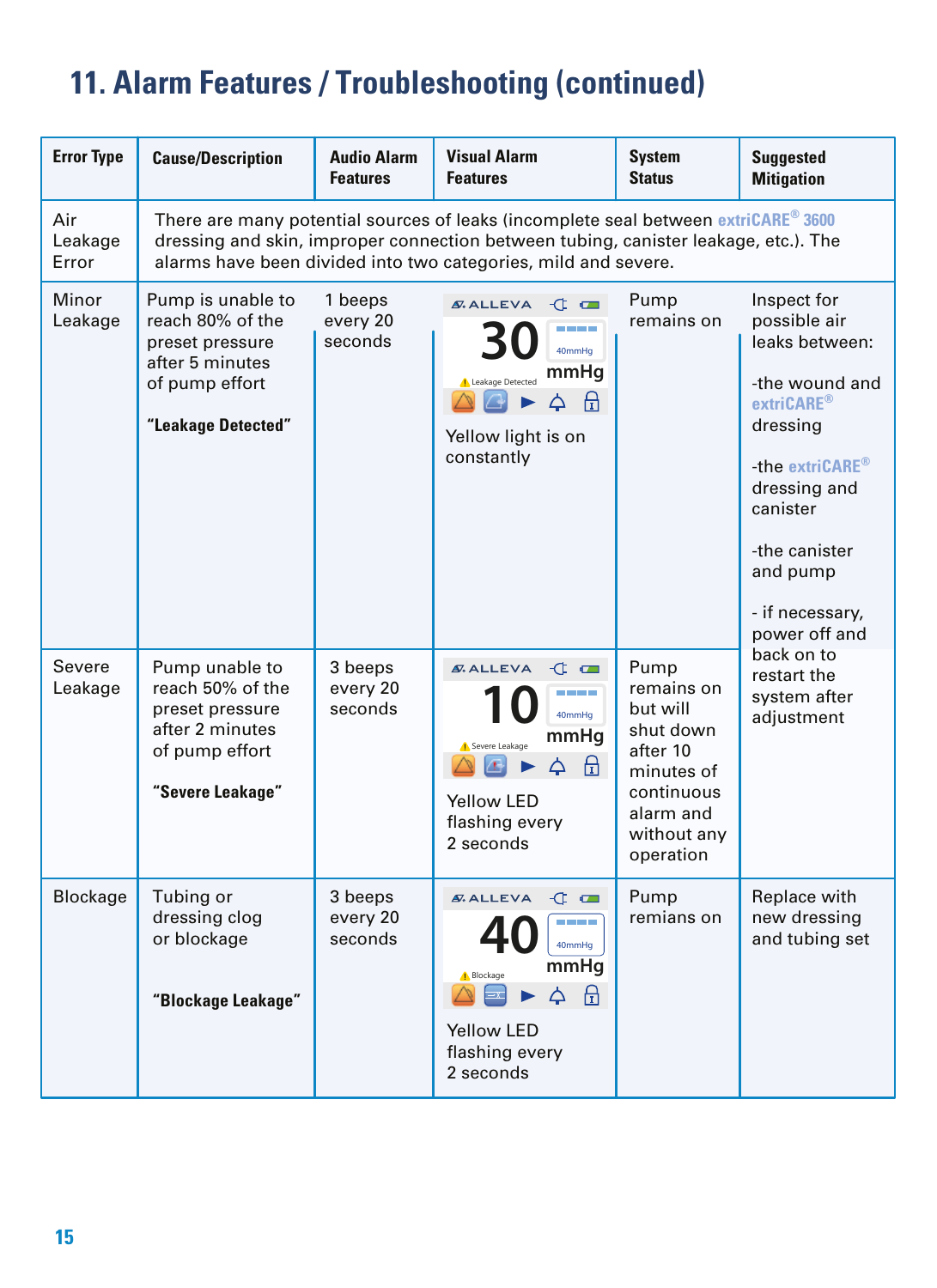## **12. Instructions for Use**

#### **12.1) Dressing and Canister Application**

**extriCARE®Wound Dressings** include bandages and foam kits. Follow detailed instructions that come with your **extriCARE® Wound Dressing** to apply the dressing.

**The clinician may loosely place extra non occlusive dressing material into areas of undermining and tunneling. The decision type of non occlusive material used is based on clinician preference. Document the amount of additional packing material used.**

**extriCARE®** wound dressings should be changed as needed.

- The initial **extriCARE®** wound dressings should be changed in 24 48 hours or when leaking, whichever comes first. **extriCARE®** wound dressings should not be left in place longer than 72 hours.
- If the **extriCARE®** wound dressings sticks to the wound, moisten with saline or water during removal. Adhesive remover may be used.
- Dispose of soiled **extriCARE®** wound dressings according to facility protocol.

Avoid outside sources wetting the **extriCARE®** wound dressings. The **extriCARE®** wound dressings should be protected from moisture during bathing or changed prior to reconnecting to the pump. Do not use the **extriCARE® 3600 Negative Pressure Wound Therapy Pump** while showering or bathing. Always disconnect and remove pump from areas of moisture (bathing area or tub). Clamp the tubing when the pump is disconnected.

To remove a canister, pull up on the canister clip on the top of the device and pull the canister away. To reinstall a canister, line up the notches on the bottom of the canister holes on the bottom of the **extriCARE® 3600 pump unit**, and then press the canister clip into place. The clip should click into place and the canister should feel snug.

When using on a venous or other leg ulcer:

- Edema control must continue during wound treatment.
- Consider lower pressures when applied over fragile skin.

When applying the **extriCARE®** wound dressings over toes:

- A thin layer of petroleum jelly or other oil-based ointment should be applied to nails.
- Additionally, antifungal medication and a small amount of soft dressing material may be applied between each toe.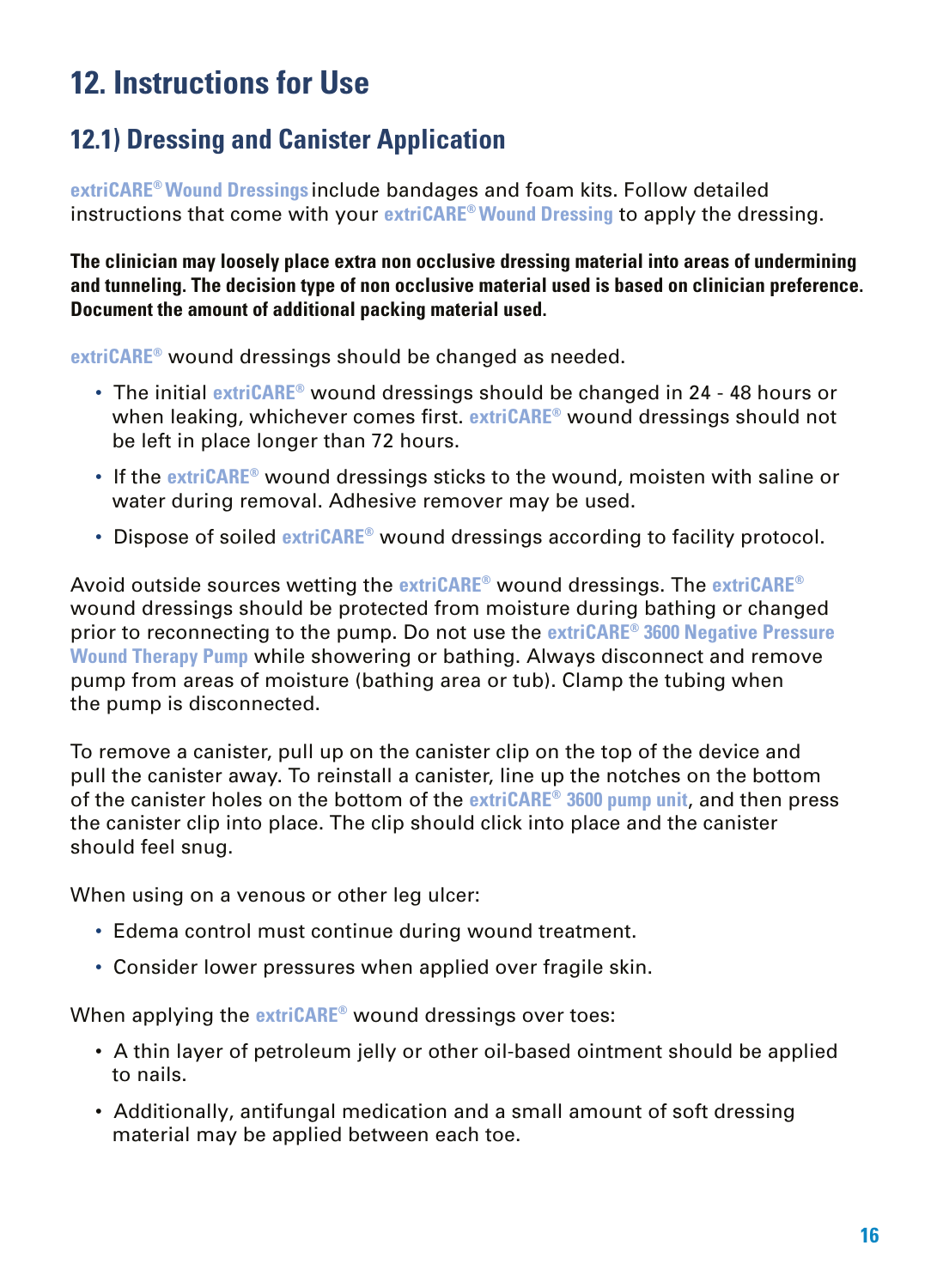#### **12.1) Dressing and Canister Application (continued)**

When used on the foot, aggressive measures should be taken to protect the foot and divert unnecessary pressure.

If the **extriCARE®** wound dressings is applied over a new graft or bioengineered tissue:

- It is recommended that a non-adherent open weave or fenestrated silicone contact layer be applied atop the wound between the graft and the NPWT dressing.
- Heavy petrolatum or similar products cannot be used as negative pressure will not have an impact on the wound surface.
- Additional care should be used during dressing change to prevent dislodging graft.

#### **12.2) Operating the Device**

1. **POWER ON/OFF**: To power on the device, flip the POWER SWITCH located on the back panel of the device. The screen will display the starting image and the system will complete a self check. After the self check the device will display the STANDBY SCREEN.



2. **PRESSURE CONTROL:** The **extriCARE® 3600** has a default pressure of 125 mmHg. This can be changed by pressing the UP or DOWN buttons. The pressure will change in increments of 5 mmHg with a range of 40 mmHg to 200 mmHg. Long pressure the UP or DOWN button, the pressure will change continuously by every 5mmHg.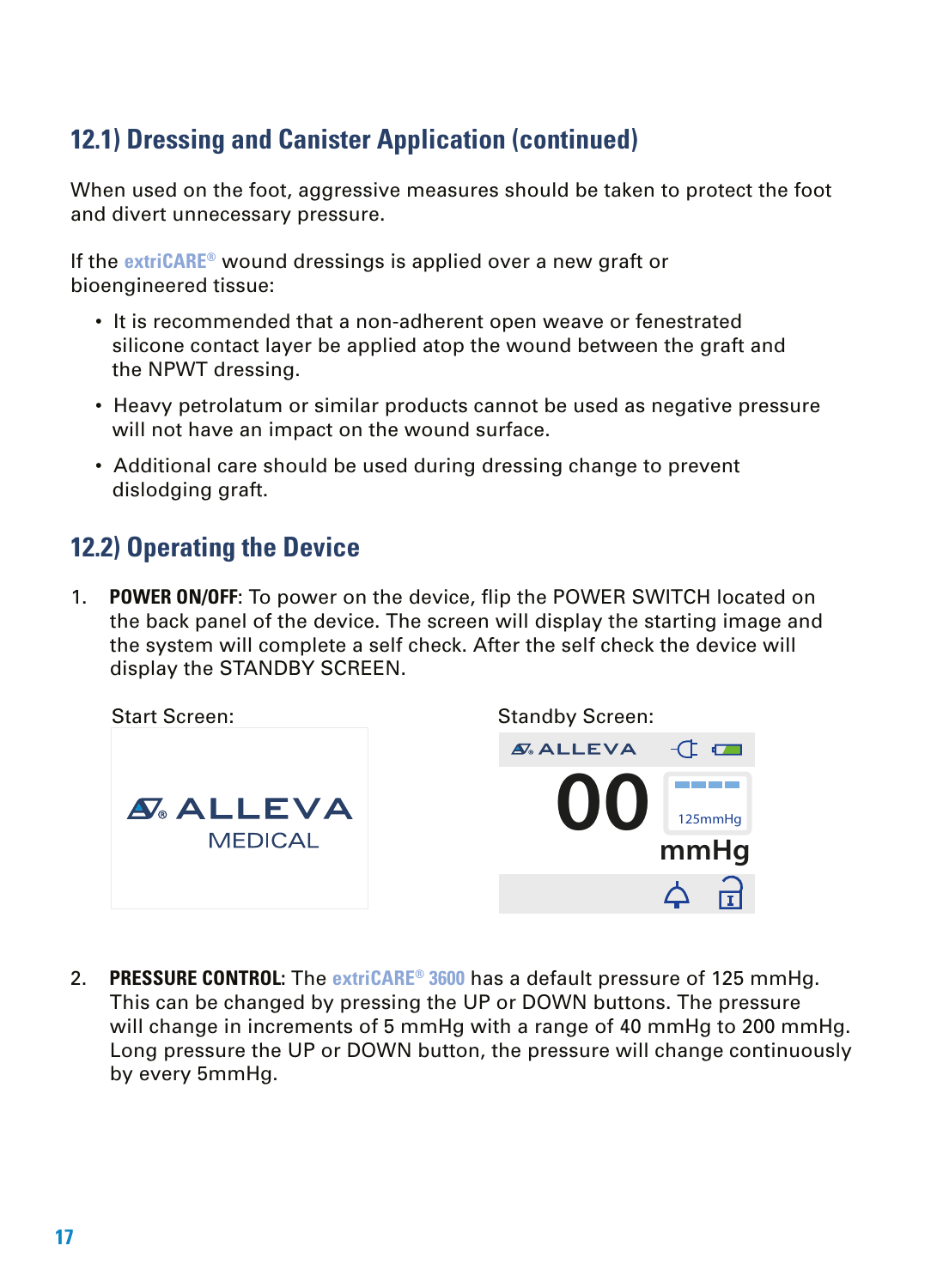### **12.2) Operating the Device (continued)**

3. **MODE:** The **extriCARE® 3600** can operate in continuous or intermittent modes. In continuous mode, the **extriCARE® 3600** will continuously operate at the set pressure. In intermittent mode, the **extriCARE® 3600** will operate for 5 minutes at the set pressure, and then for 2 minutes at 20 mmHg, and then repeat the cycle.

 To interchange between two modes, ensure the device is in 'unlock state'. Then press the 'M' Mode button for at least two seconds, until the mode symbol changes on the display.



- 4. **START/STOP TREATMENT:** To start treatment, press the START/STOP BUTTON for 2 seconds.
- 5. **LOCK/UNLOCK DEVICE:** The **extriCARE® 3600** will lock automatically if there is no button input for 3 minutes. At this time, any button press will illuminate the display with the current settings, but the buttons will not take any input, and the backlight to the screen will turn off. If there is no additional button presses, the backlight will turn off after 6 seconds. To unlock the device, press and hold the MODE and START/STOP buttons for 2 seconds. To manually lock the device, press and hold the MODE and START/STOP buttons for 2 seconds. In the case that an alarm occurs when the device is locked, the backlight to the screen will turn on and the alarm will display.



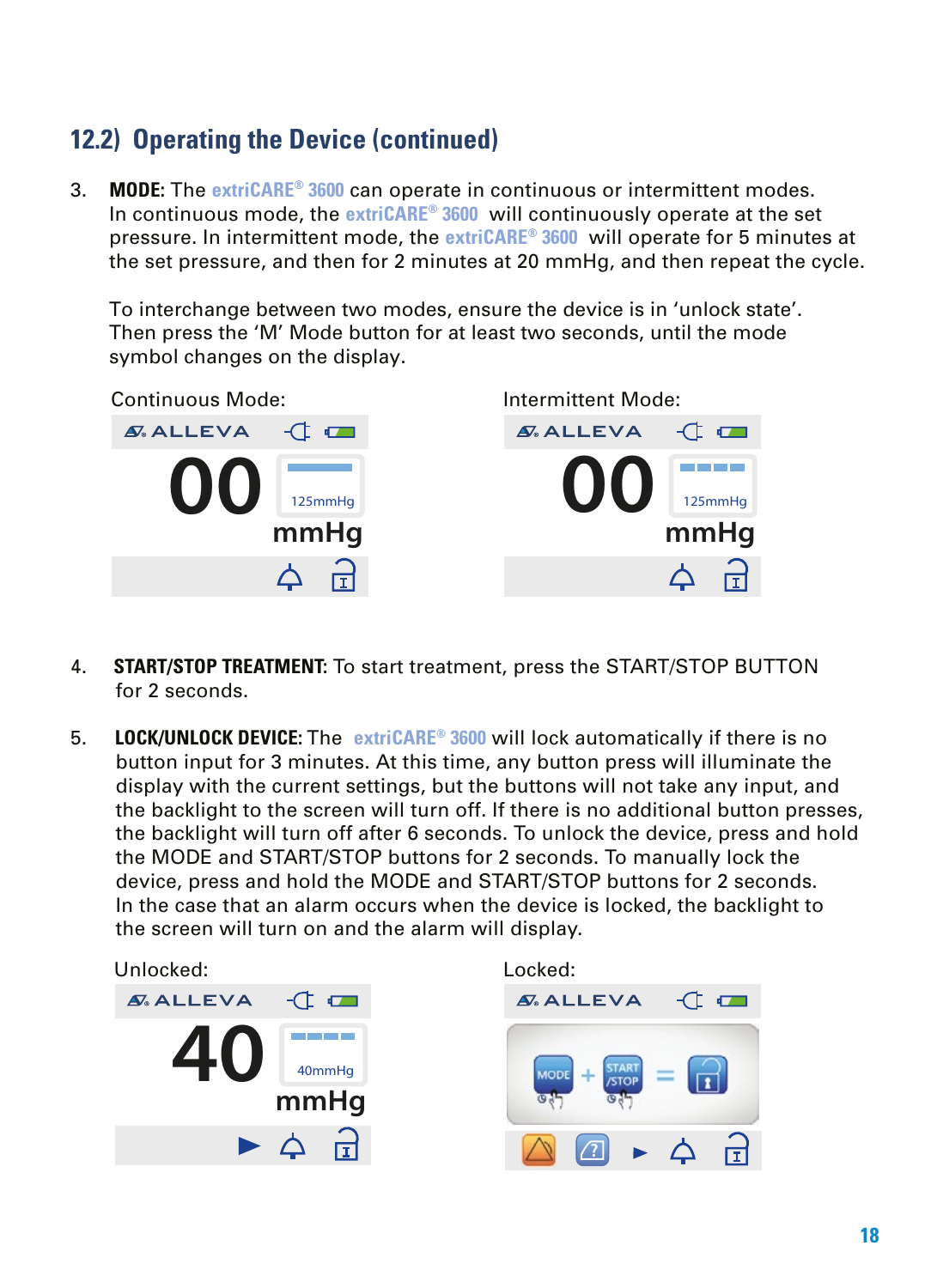### **12.3) Rail Clamp**

Rail clamp (Figure 1) is provided to hang the device in case it is necessary. To use the rail clamp, insert the clamp board firmly into the socket located at the back of the device. Release the screw on the clamp to make space for the hanging media. Snap the clamp onto the hanging medium with the socket opening facing the ground. Tighten the screw, make sure there is a secure clamp (Figure 2).

Note: Do not use the device as a hanger and hang objects on the device, i.e. clothes.





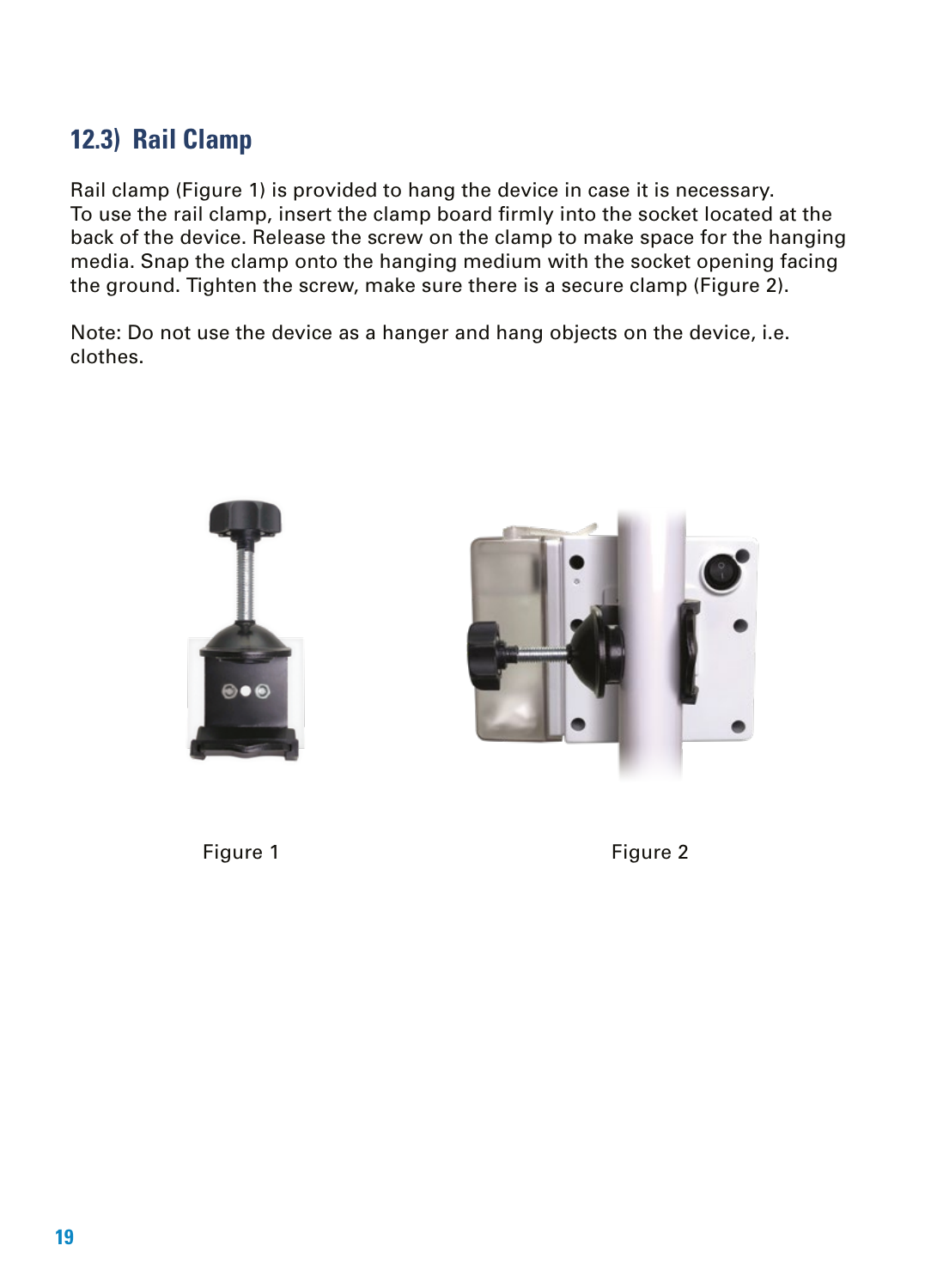### **12.4) Disposal**

The **extriCARE® Negative Pressure Wound Therapy Pump** is powered electromechanically by a battery that should be recycled according to the local regulations governing such products and Waste Electrical and Electronic Equipment (WEEE) Directive.

The **extriCARE®** wound dressings, tubing, and canister can be disposed of according to policy for wound care dressings after use.

Unplug the power adapter plug when the device is not in use.

#### **12.5) Maintenance and Replacement Parts**

The **extriCARE®** device contains no user serviceable parts inside: Opening or tampering with this device will void the warranty. In the event the **extriCARE®** device requires repairs, it should be returned to your durable medical equipment company (DME) or local distributor, or to Alleva Medical Products directly. No modification of the device is allowed.

Power adapter: The **extriCARE®** device should only be recharged using the AC/DC adapter provided or an equivalent IEC 60601-1 compliant adapter with a DC 15V 4A output.

Battery: Do not attempt to open, disassemble, or service the battery pack. Do not crush, puncture, short external contacts, or dispose of in fire or water. Use only a Alleva Medical Products approved battery. If the device will not be in use for an extended period of time, the battery should be maintained by recharging regularly. Battery should be stored in a safe and dry place.

#### **12.6) Cleaning**

To clean the **extriCARE®** Device, use a medical grade cleanser (such as Envirocide) and follow the directions indicated by the cleanser. The device should not, for any reason, be immersed in water; additionally, water should not be allowed to breach the device's outer shell.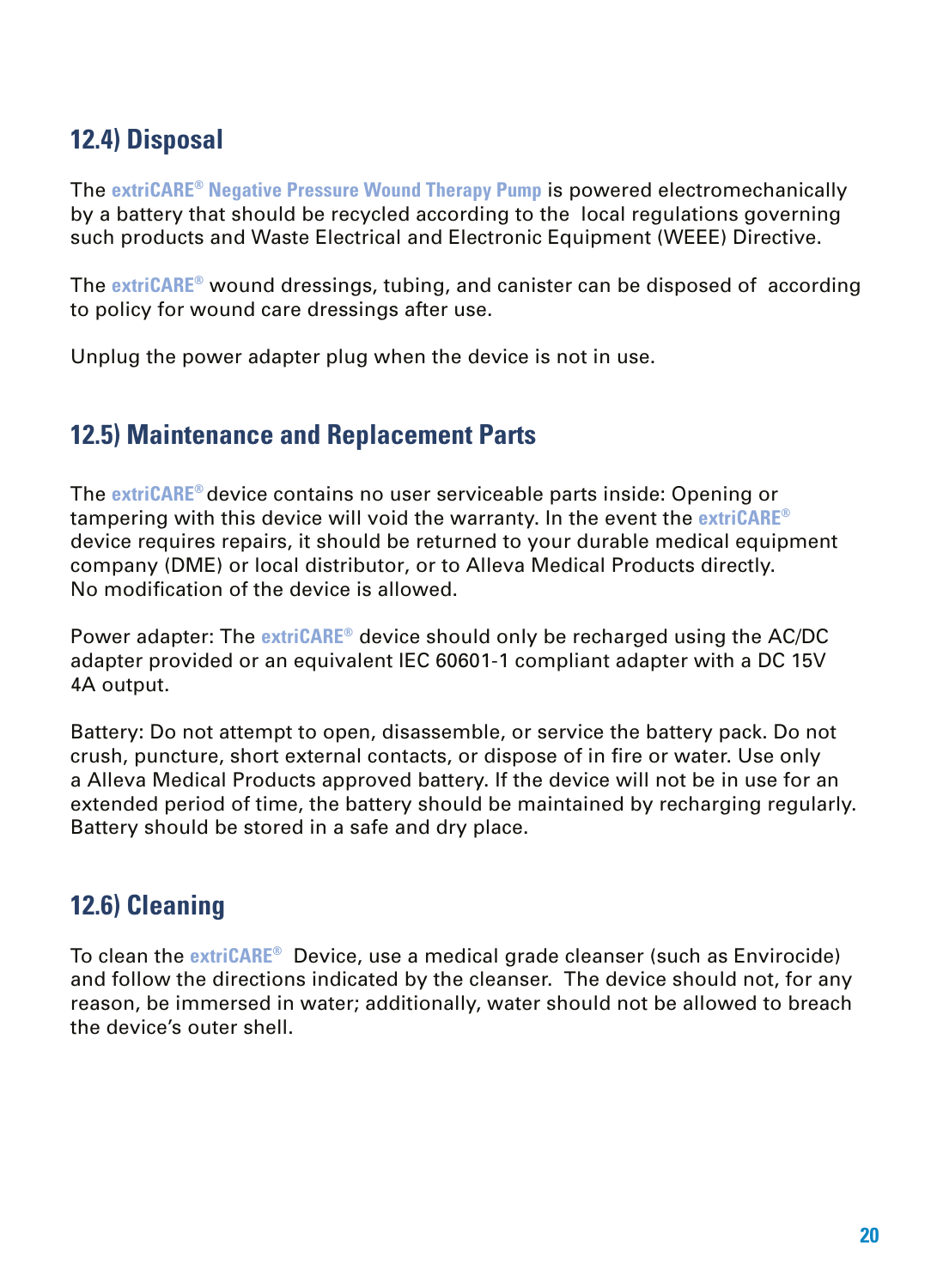## **13. Warranty Information:**

#### **LIMITED WARRANTY**

Alleva Medical Products warrants its **extriCARE® Negative Pressure Wound Therapy Pump** ("Device") to be free from defects in workmanship and materials for a period of two (2) year from the date the Device is delivered to the original purchaser ("Warranty Period"). This Limited Warranty is extended only to the original purchaser and is non-transferable. Alleva Medical Products' sole obligation under this Limited Warranty shall be, at its sole discretion, to repair or replace a Device which is defective in either workmanship or material. This is the sole remedy of the Purchaser. This Limited Warranty excludes the battery, canister, canister clip, power plug, connection tubing, and dressings. In addition, this Limited Warranty does not cover any Device which may have been damaged in transit or has been subject to misuse, neglect, or accident; or has been used in violation of Alleva Medical Products' instructions, including, without limitation, the instructions contained in the Operation Manual.

#### **THERE ARE NO OTHER WARRANTIES THAN THOSE EXPRESSLY STATED HEREIN.**

**TO THE EXTENT PERMITTED BY LAW, ALLEVA MEDICAL PRODUCTS DOES NOT MAKE ANY IMPLIED WARRANTY OF MERCHANTABILITY OR FITNESS FOR A PARTICULAR PURPOSE AS TO ANY PRODUCT OR DEVICE, WHETHER OR NOT THAT PRODUCT OR DEVICE IS COVERED BY ANY EXPRESS WARRANTY CONTAINED HEREIN.**

**IN NO EVENT SHALL ALLEVA MEDICAL PRODUCTS BE LIABLE FOR ANY SPECIAL, INCIDENTAL, CONSEQUENTIAL, OR INDIRECT DAMAGES (INCLUDING, WITHOUT LIMITATION, DAMAGES FOR LOSS OF PROFITS, USE OR TIME INCURRED BY PURCHASER OR END USER). IN ADDITION, ALLEVA MEDICAL PRODUCTS SHALL NOT BE LIABLE FOR ANY EXEMPLARY OR PUNITIVE DAMAGES.**

## **14. Contact Information**



Manufactured by **ALLEVA MEDICAL** Suite M-Q, 12th Floor, Kings Wing Plaza 2 1 On Kwan St., Shek Mun, Shatin, N.T., Hong Kong www.allevamedical.com Made in China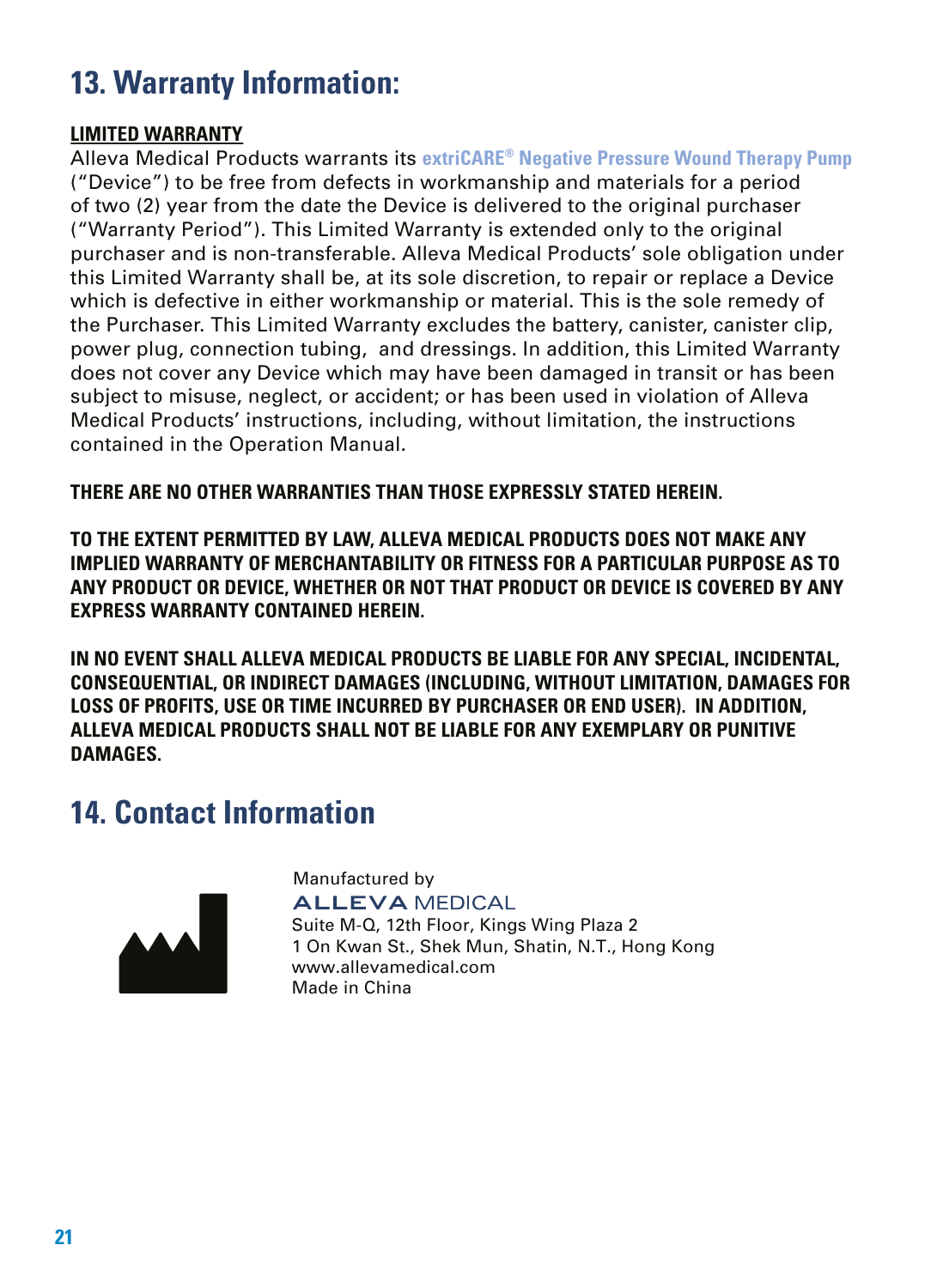## **Instructions for use**

- **a)** A statement of the environments for which **extriCARE® 3600** is suitable. Relevant exclusions, as determined by RISK ANALYSIS, shall also be listed, e.g. hospitals except for near active HF SURGICAL EQUIPMENT and the RF shielded room of an ME SYSTEM for magnetic resonance imaging, where the intensity of EM DISTURBANCES is high.
- **b)** The performance of the **extriCARE® 3600** that was determined to be ESSENTIAL PERFORMANCE and a description of what the OPERATOR can expect if the ESSENTIAL PERFORMANCE is lost or degraded due to EM DISTRUBANCES (the defined term "ESSENTIAL PERFORMANCE" need not be used).
- **c)** A warning statement to the effect that "WARNING: Use of **extriCARE® 3600** adjacent to or stacked with other equipment should be avoided because it could result in improper operation. If such use is necessary, this equipment and the other equipment should be observed to verify that they are operating normally." The MANUFACTURER of **extriCARE® 3600** may provide a description or list of equipment with which **extriCARE® 3600** has been tested in a stacked or adjacent configuration and with which stacked or adjacent use resulted in normal operation.
- **d)** A list of all cables and maximum lengths of cables (if applicable), transducers and other ACCESSORIES that are replaceable by the RESPONSIBLE ORGANIZATION and that are likely to affect compliance of **extriCARE® 3600** with the equirements of Clause 7 (EMISSIONS) and Clause 8 (IMMUNITY). ACCESSORIES may be specified either generically (e.g. shielded cable, load impedance) or specifically (e.g. by MANUFACTURER and MODEL OR TYPE REFERENCE). Transducers and cables specified by the MANUFACTURER of **extriCARE® 3600** as replacement parts for internal components need not be listed.
- **e)** A warning statement to the effect that "WARNING: Use of accessories, transducers and cables other than those specified or provided by the manufacturer of **extriCARE® 3600** cold result in increased electromagnetic emissions or decreased electromagnetic immunity of this equipment and result in improper operation."
- **f)** A warning statement to the effect that: " WARNING: Portable RF communications equipment (including peripherals such as antenna cables and external antennas) should be used no closer than 30 cm (12 inches) to any part of the **extriCARE® 3600** including cables specified by the manufacturer. Otherwise, degradation of the performance of this equipment could result.

If **extriCARE® 3600** is classified class A according to CISPR 11, the instructions for use shall include the following note:

NOTE: The emissions characteristics of **extriCARE® 3600** make it suitable for use in industrial areas and hospitals (CISPR 11 class A). If it is used in a residential environment (for which CISPR 11 class B is normally required) **extriCARE® 3600** might not offer adequate protection to radio-frequency communication services. The user might need to take mitigation measures, such as relocating or re-orienting the equipment.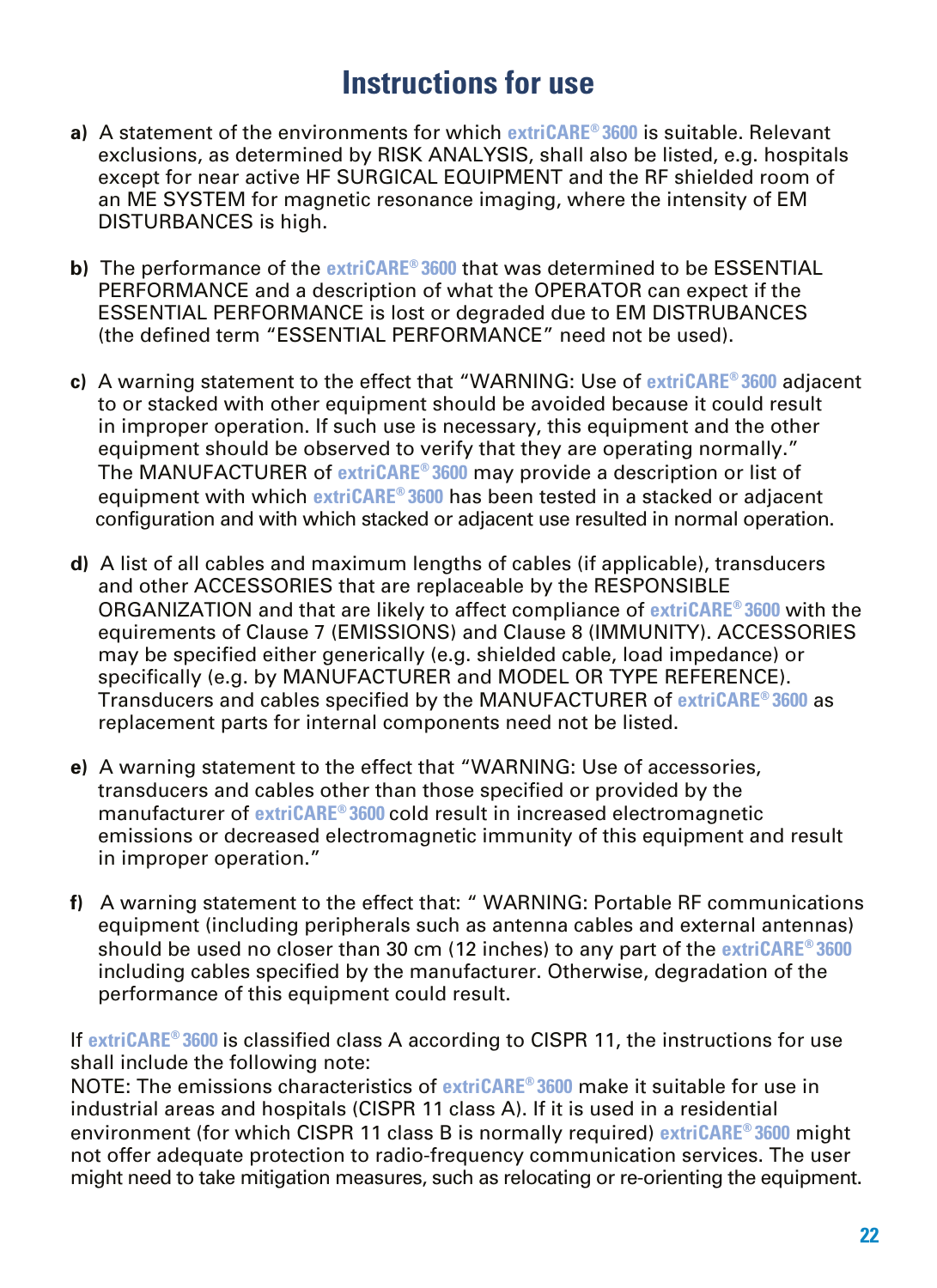## **Technical description**

- 1. The technical description shall describe precautions to be taken to prevent adverse events to the PATIENT and OPERATOR due to ELECTROMAGNETIC DISTURBANCES. The technical description shall include the following information:
- **a)** The compliance for each EMISSIONS and IMMUNITY standard or test specified by the standard, e.g. EMISSIONS class and group and IMMUNITY TEST LEVEL; (Table 1, Table 2 and Table 3 as for example)
- **b)** Any deviations from the standard used;
- **c)** All necessary instructions for maintaining BASIC SAFETY and ESSENTIAL PERFORMANCE with regard to ELECTROMAGNETIC DISTURBANCES for the EXPECTED SERVICE LIFE.

## **Table 1**

| Guidance and manufacturer's declaration – electromagnetic emissions                                                                 |                                                      |                                                                                                                                                                                                                |  |  |  |  |
|-------------------------------------------------------------------------------------------------------------------------------------|------------------------------------------------------|----------------------------------------------------------------------------------------------------------------------------------------------------------------------------------------------------------------|--|--|--|--|
| The extriCARE <sup>®</sup> 3600 is compliance for each EMISSIONS test specified by the standard,<br>e.g. EMISSIONS class and group. |                                                      |                                                                                                                                                                                                                |  |  |  |  |
| <b>Emissions</b>                                                                                                                    | Electromagnetic environment - guidance<br>Compliance |                                                                                                                                                                                                                |  |  |  |  |
| RF emissions<br>CISPR11                                                                                                             | Group 1                                              | The extriCARE <sup>®</sup> 3600 uses RF energy only for its internal<br>function. Therefore, its RF emissions are very low and<br>are not likely to cause any interference in near by<br>electronic equipment. |  |  |  |  |
| RF emissions<br>CISPR11                                                                                                             | Class B                                              | The extriCARE <sup>®</sup> 3600 is suitable for use in all<br>establishments, including domestic establishments and<br>those directly connected to the public low-voltage power                                |  |  |  |  |
| Harmonic<br>emissions<br>IEC61000-3-2                                                                                               | Class A                                              | supply network that supplies buildings used for domestic<br>purposes.                                                                                                                                          |  |  |  |  |
| Voltage<br>fluctuations/<br>flicker emissions<br>IEC61000-3-3                                                                       | Complies                                             |                                                                                                                                                                                                                |  |  |  |  |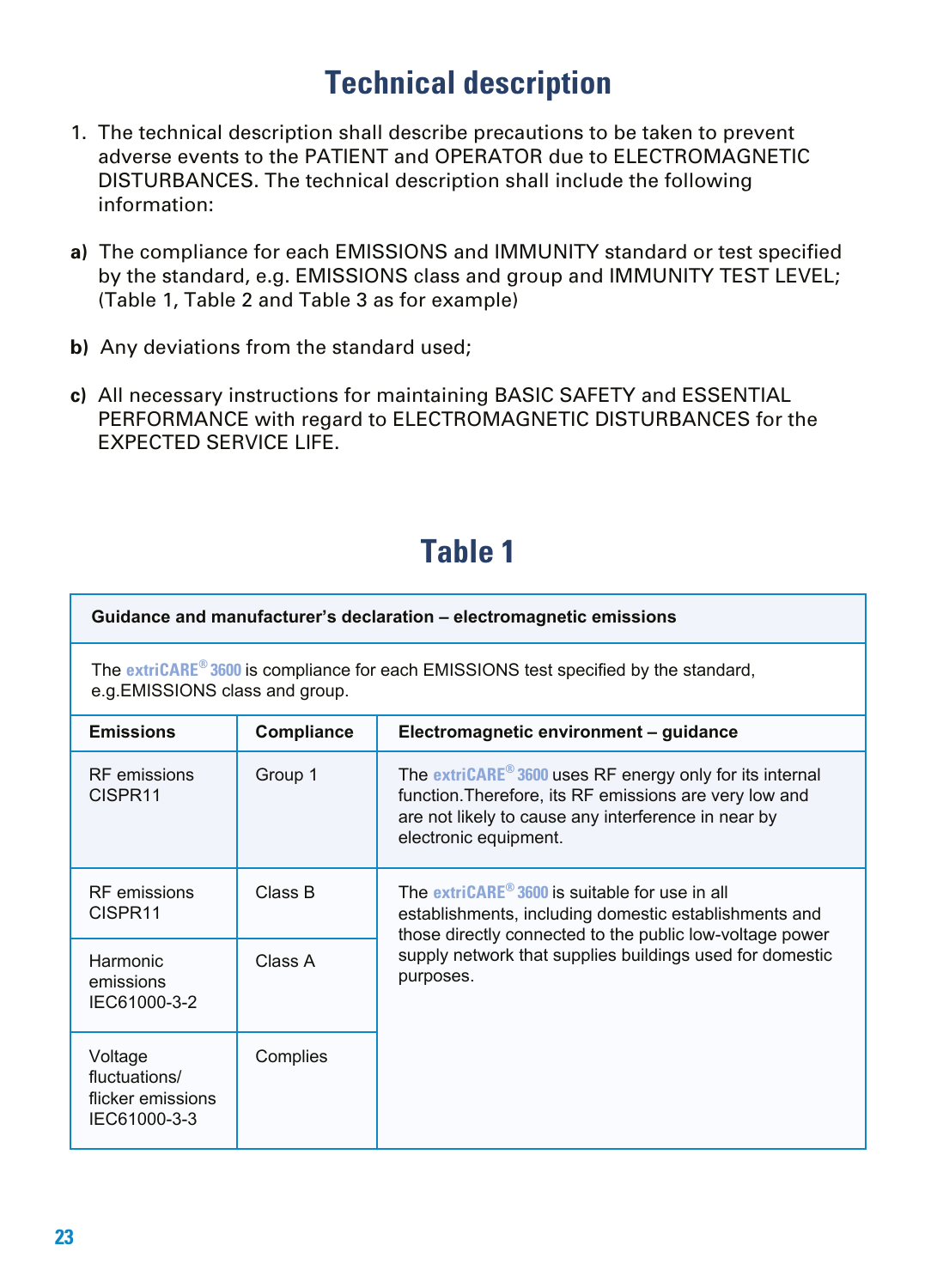## **Table 2**

#### **Guidance and manufacturer's declaration – electromagnetic immunity**

The **extriCARE® 3600** is compliance for each IMMUNITY test specified by the standard, e.g. IMMUNITY test level.

| <b>Immunity test</b>                                                                                                                                   | <b>Compliance level</b>                                                                                           | IEC 60601-1-2 test level                                                                                         |  |  |  |  |
|--------------------------------------------------------------------------------------------------------------------------------------------------------|-------------------------------------------------------------------------------------------------------------------|------------------------------------------------------------------------------------------------------------------|--|--|--|--|
| Electrostatic<br>discharge (ESD)<br>IEC61000-4-2                                                                                                       | $±8$ kV contact<br>$\pm$ 2 kV, $\pm$ 4 kV, $\pm$ 8 kV, $\pm$ 15 kV air                                            | $\pm$ 8 kV contact<br>$\pm$ 2 kV, $\pm$ 4 kV, $\pm$ 8 kV, $\pm$ 15 kV air                                        |  |  |  |  |
| Radiated RF EM fields<br>IEC61000-4-3                                                                                                                  | 10 V/m<br>80 MHz - 2.7 GHz<br>80% AM at 1 kHz                                                                     | 10 V/m<br>80MHz-2.7GHz<br>80% AM at 1kHz                                                                         |  |  |  |  |
| Electrical fast<br>transient / burst<br>IEC61000-4-4                                                                                                   | $+2$ kV<br>100 kHz repetition frequency                                                                           | $+2$ kV<br>100 kHz repetition frequency                                                                          |  |  |  |  |
| Surge<br>IEC61000-4-5                                                                                                                                  | $\pm$ 0.5 kV, $\pm$ 1 kV line-to-line;<br>$\pm$ 0.5 kV, $\pm$ 1 kV and $\pm$ 2 kV<br>line-to-ground;              | $\pm$ 0.5 kV, $\pm$ 1 kV line-to-line;<br>$\pm$ 0.5 kV, $\pm$ 1 kV and $\pm$ 2 kV<br>line-to-ground;             |  |  |  |  |
| Conducted<br>disturbances induced<br>by RF fields<br>IEC61000-4-6                                                                                      | 3V<br>$0.15$ MHz - 80 MHz<br>6V in ISM and amateur radio bands<br>between 0.15 MHz and 80 MHz 80%<br>AM at 1 kHz  | 3V<br>$0.15$ MHz - 80 MHz<br>6V in ISM and amateur radio bands<br>between 0.15 MHz and 80 MHz 80%<br>AM at 1 kHz |  |  |  |  |
| Voltage dips, short<br>interruptions and<br>voltage variations                                                                                         | 0% U <sub>T</sub> : 0.5 cycle <sup>a)</sup> At0°, 45°,<br>90°, 135°, 180°, 225°, 270°,<br>and $315^\circ$ .       | 0% U <sub>T</sub> : 0.5 cycle <sup>a)</sup> At0°, 45°,<br>90°,135°,180°, 225°, 270°,<br>and $315^\circ$ .        |  |  |  |  |
| on power supply<br>input lines<br>IEC61000-4-11                                                                                                        | $0\%$ U <sub>T</sub> : 1 cycle<br>70% U <sub>T</sub> : 25/30 cycles <sup>b)</sup><br>Single phase: at $0^{\circ}$ | $0\%$ U <sub>T</sub> : 1 cycle<br>70% U <sub>T</sub> : 25/30 cycles <sup>b)</sup><br>Single phase: at 0°         |  |  |  |  |
|                                                                                                                                                        | 0% U <sub>T</sub> : 250/300 cycles <sup>b)</sup>                                                                  | 0% U <sub>T</sub> : 250/300 cycles <sup>b)</sup>                                                                 |  |  |  |  |
| Power frequency<br>(50/60Hz)<br>magnetic field<br>IEC61000-4-8                                                                                         | 30 A/m<br>50 Hz or 60 Hz                                                                                          | 30 A/m<br>50 Hz or 60 Hz                                                                                         |  |  |  |  |
| a) $U_T$ is the a.c. mains voltage prior to application of the test level;<br>NOTE:<br>b) E.g. 25/30 means 25 periods at 50 Hz or 30 periods at 60 Hz. |                                                                                                                   |                                                                                                                  |  |  |  |  |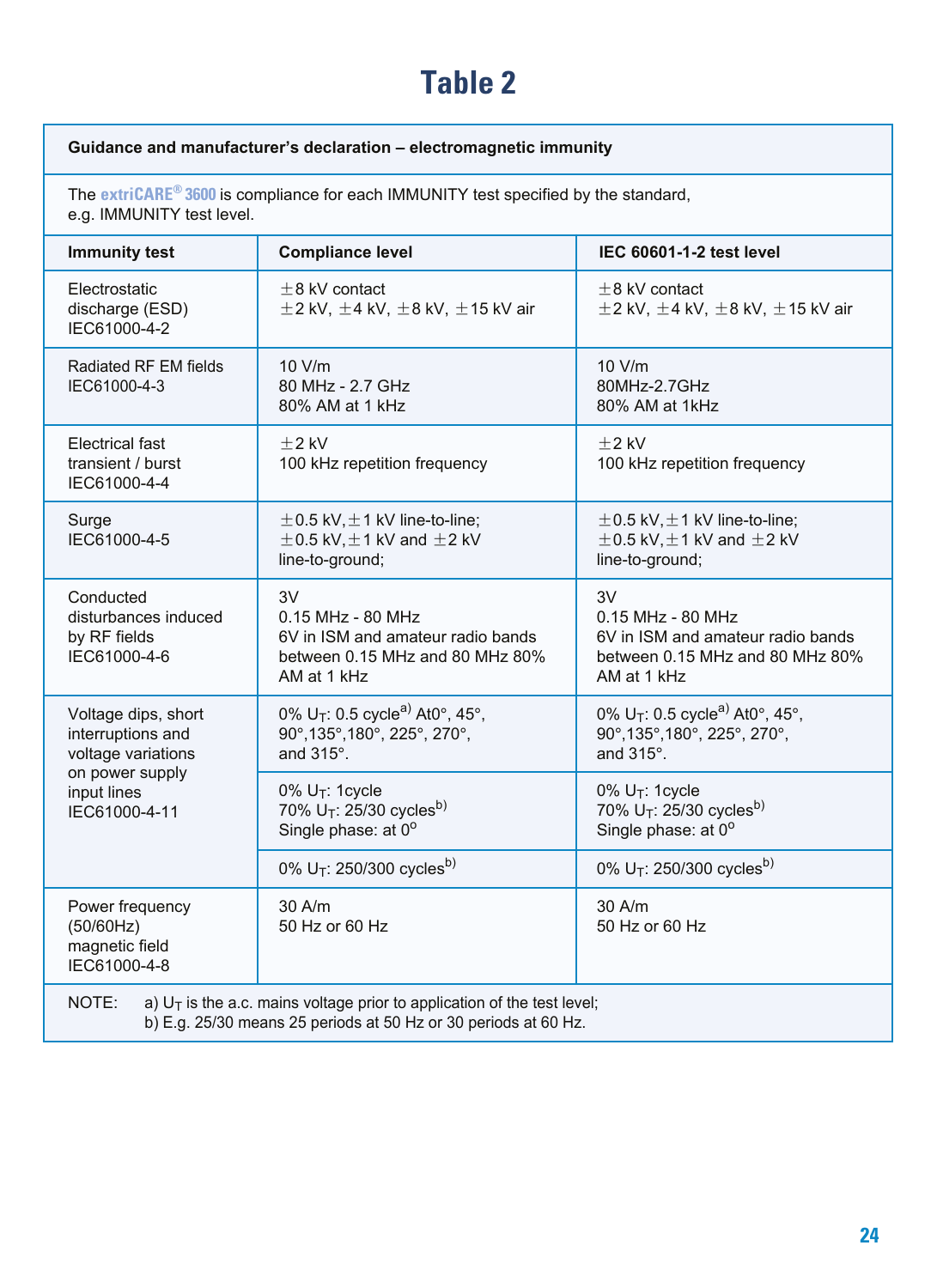### **Table3 – Test specifications for ENCLOSURE PORT IMMUNITY to RF wireless communications equipment**

| Test<br>Frequency<br>(MHz)                                                                                                                                                                                                                                  | Band (MHz)  | Service <sup>a)</sup>                                            | Modulation <sup>b)</sup>                   | Maximum<br>Power<br>(W) | <b>Distance</b><br>(m) | <b>IMMUNITY</b><br><b>TEST LEVEL</b><br>(V/m) | Compliance<br>level |
|-------------------------------------------------------------------------------------------------------------------------------------------------------------------------------------------------------------------------------------------------------------|-------------|------------------------------------------------------------------|--------------------------------------------|-------------------------|------------------------|-----------------------------------------------|---------------------|
| 385                                                                                                                                                                                                                                                         | 380 - 390   | TETRA 400                                                        | Pulse<br>Modulation<br>18Hz                | 1.8                     | 0.3                    | 27                                            | 27                  |
| 450                                                                                                                                                                                                                                                         | $430 - 470$ | <b>GMRS 460</b><br><b>FRS 460</b>                                | FMc)<br>$\pm$ 5 kHz deviation<br>1kHz sine | 2                       | 0.3                    | 28                                            | 28                  |
| 710                                                                                                                                                                                                                                                         | 704 - 787   | LTE-Band                                                         | Pulse                                      | 0.2                     | 0.3                    | 9                                             | 9                   |
| 745                                                                                                                                                                                                                                                         |             | 13,17                                                            | Modulation                                 |                         |                        |                                               |                     |
| 780                                                                                                                                                                                                                                                         |             |                                                                  | 217 Hz                                     |                         |                        |                                               |                     |
| 810                                                                                                                                                                                                                                                         | $800 - 960$ | GSM 800/900,                                                     | Pulse<br>TETRA 800.<br>Modulation<br>18Hz  | 2                       | 0.3                    | 28                                            | 28                  |
| 870                                                                                                                                                                                                                                                         |             | Iden 820,                                                        |                                            |                         |                        |                                               |                     |
| 930                                                                                                                                                                                                                                                         |             | CDMA 850,<br>LTE Band 5                                          |                                            |                         |                        |                                               |                     |
| 1720                                                                                                                                                                                                                                                        | 1700 - 1990 | GSM 1800;<br>CDMA 1900:                                          | Pulse<br>Modulation                        | $\overline{2}$          | 0.3                    | 28                                            | 28                  |
| 1845                                                                                                                                                                                                                                                        |             | GSM 1900;<br>DECT:                                               | 217 Hz                                     |                         |                        |                                               |                     |
| 1970                                                                                                                                                                                                                                                        |             | LTE Band 1, 3,<br>4, 25; UMTS                                    |                                            |                         |                        |                                               |                     |
| 2450                                                                                                                                                                                                                                                        | 2400 - 2570 | Bluetooth,<br>WLAN,<br>802.11 b/g/n,<br>RFID 2450,<br>LTE Band 7 | Pulse<br>Modulation<br>217 Hz              | $\overline{2}$          | 0.3                    | 28                                            | 28                  |
| 5240                                                                                                                                                                                                                                                        | 5100 - 5800 | <b>WLAN 802.11</b>                                               | Pulse                                      | 0.2                     | 0.3                    | 9                                             | 9                   |
| 5500                                                                                                                                                                                                                                                        |             | a/n                                                              | Modulation                                 |                         |                        |                                               |                     |
| 5785                                                                                                                                                                                                                                                        |             |                                                                  | 217 Hz                                     |                         |                        |                                               |                     |
| a) For some services, only the uplink frequencies are included.<br>NOTE:<br>b) The carrier shall be modulated using a 50% duty cycle square wave signal.<br>a) As an elternative to EM modulation. EON pulse modulation of 40 University used because while |             |                                                                  |                                            |                         |                        |                                               |                     |

c) As an alternative to FM modulation, 50% pulse modulation at 18 Hz may be used because while it does not represent actual modulation, it would be worst case.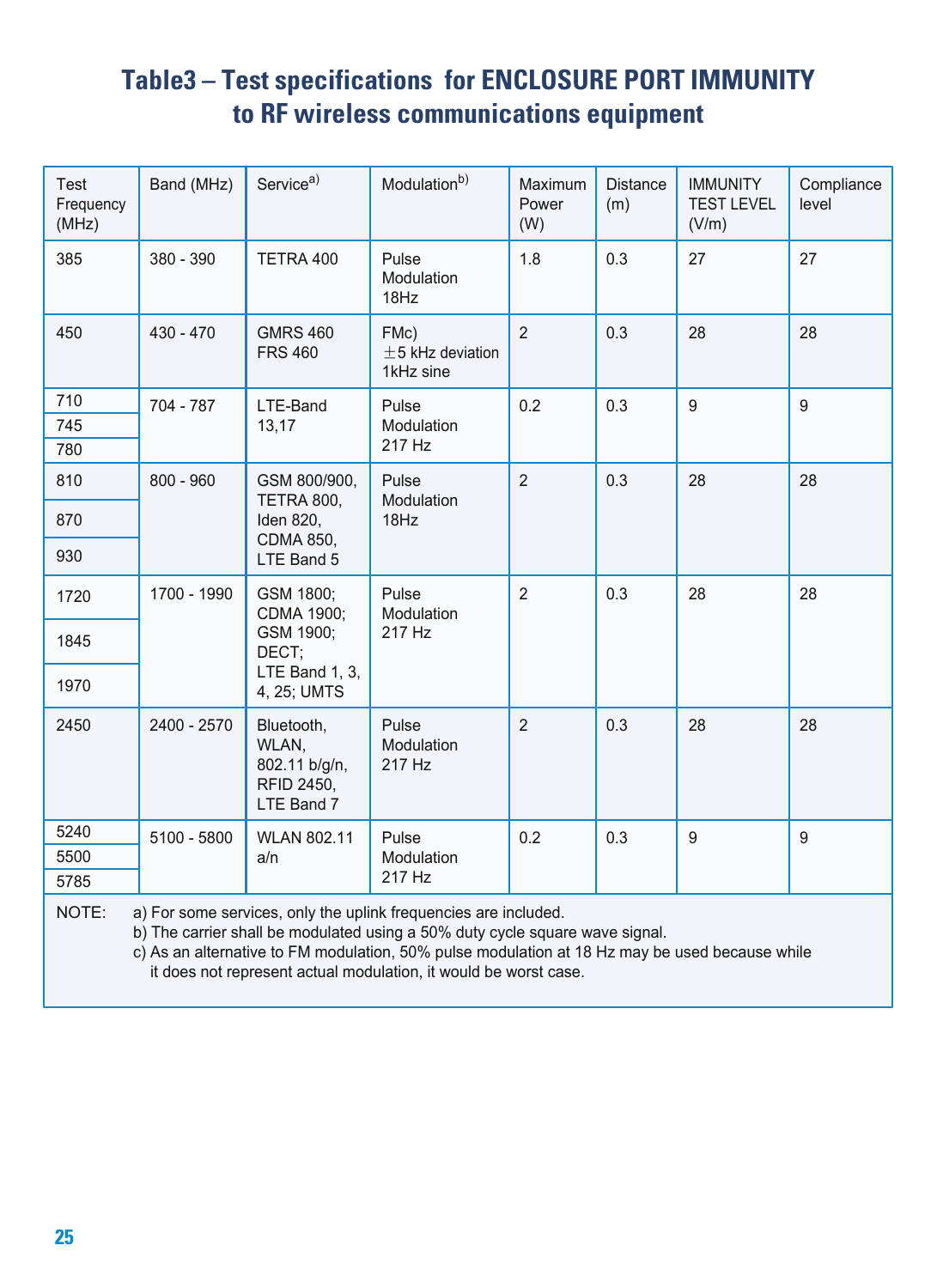Recommended separation distances between portable and mobile RF communications equipment and the **extriCARE® 3600**. The **extriCARE® 3600** is intended for use in an electromagnetic environment in which radiated RF disturbances are controlled. The customer or the user of the **extriCARE® 3600** can help prevent electromagnetic interference by maintaining a minimum distance between portable and mobile RF communications equipment (transmitters) and the **extriCARE® 3600** as recommended below, according to the maximum output power of the communications equipment.

| <b>Rated maximum</b><br>output power of | Separation distance according to frequency of transmitter (m) |                   |                    |  |  |
|-----------------------------------------|---------------------------------------------------------------|-------------------|--------------------|--|--|
| transmitter                             | 150 kHz to 80 MHz<br>80 MHz to 800 MHz                        |                   | 800 MHz to 2.5 GHz |  |  |
| (W)                                     | $d = 1.2\sqrt{P}$                                             | $d = 1.2\sqrt{P}$ | $d = 2.3\sqrt{P}$  |  |  |
| 0.01                                    | 0.12                                                          | 0.12              | 0.23               |  |  |
| 0.1                                     | 0.38                                                          | 0.38              | 0.73               |  |  |
|                                         | 1.2                                                           | 1.2               | 2.3                |  |  |
| 10                                      | 3.8                                                           | 3.8               | 7.3                |  |  |
| 100                                     | 12                                                            | 12                | 23                 |  |  |

For transmitters rated at a maximum output power not listed above, the recommended separation distanced in metres (m) can be estimated using the equation applicable to the frequency of the transmitter, where P is the maximum output power rating of the transmitter in watts (W) according to the transmitter manufacturer.

NOTE 1: At 80 MHz and 800 MHz, the separation distance for the higher frequency range applies. NOTE 2: These guidelines may not apply in all situations. Electromagnetic propagation is affected by absorption and reflection from structures, objects and people.

## **References**

References avaliable upon request.